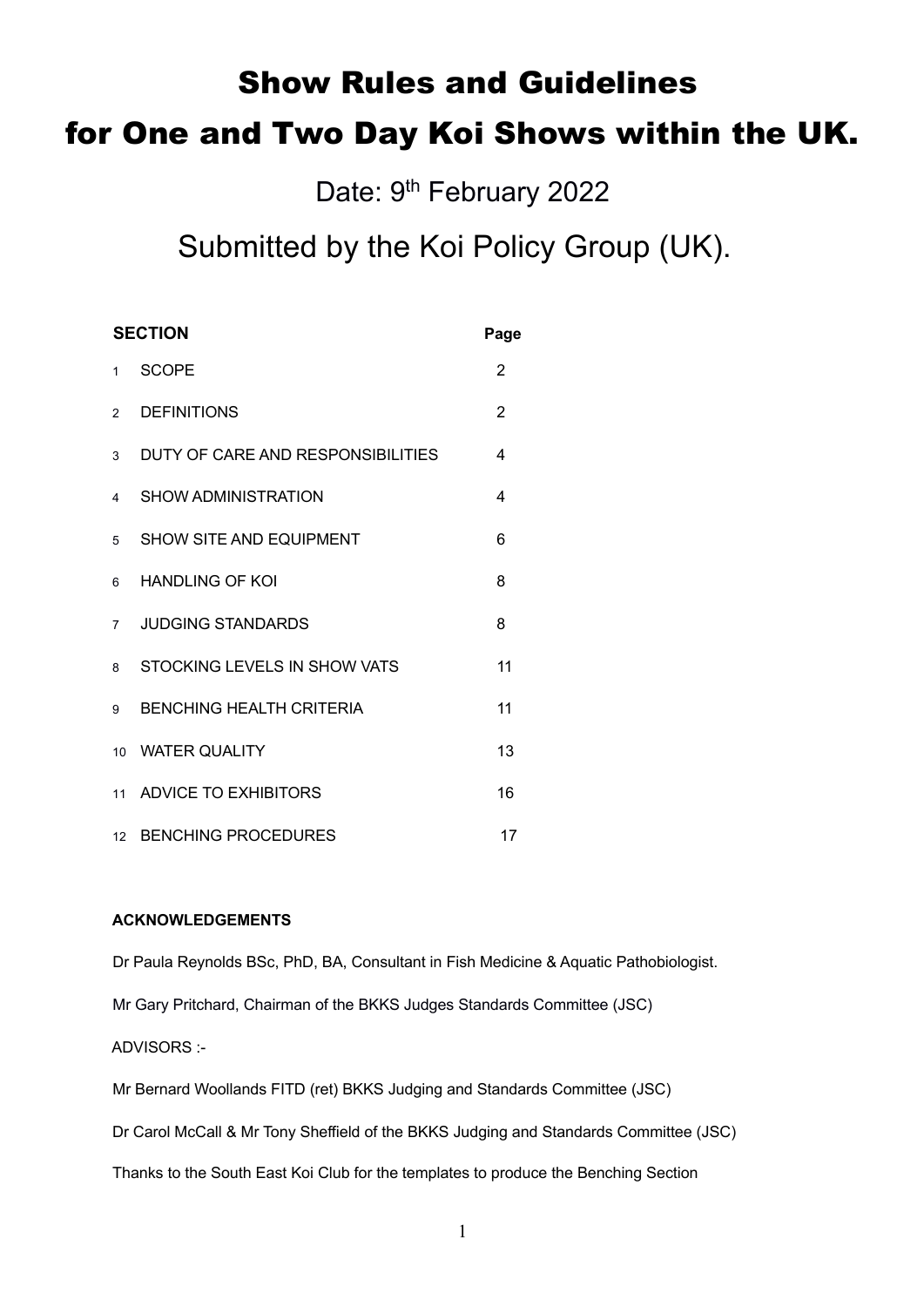#### **INTRODUCTION**

 In 1992 Mr Gary Pritchard, the Chairman of the Judging and Standards Committee (JSC) of the British Koi Keepers Society (BKKS) presided over the instigation of a set of Show Rules. These were put together by the The members of the JSC for the 43 plus annual koi shows in the UK.

 The Government formed an Animal Welfare Committee in February 2002 and Dr Paula Reynolds, an Aquatic Scientist known to them via her work with DEFRA, was invited to represent the UK koi industry on it. Dr Reynolds invited Mr Pritchard to join them as the representative for the UK koi hobby. Of the many organisations and hobbies represented on this committee when the Animal Welfare Act 2006 was finally enacted only Koi, Pigeon and Chicken Shows were granted the privilege not to have to be licensed in the Second Tranche of the Legislation due to having adequate Show Rules in place. This second tranche has still to be enacted.

 The BKKS updated their Show Rules in 2010 using their various committees. Dr Reynolds and Mr Pritchard were instrumental in these.

 Now after many changes in various laws, upgrades in equipment, the Covid pandemic as relating to the members of the public, plus being mindful of the Animal Welfare Act 2006, these Show Rules have been upgraded again by the KOI POLICY GROUP (KPG), an independent group of people and for the benefit of all UK koi keeping organisations, their show officials, and exhibitors.

#### **1. SCOPE**

The following Show Rules and Guidelines define best practice for Koi Shows. The facilities to hold koi at a 2 day show are temporary and are not intended for long term use as this requires biological filtration. The various usage of equipment and products in the Rules and Guidelines applies only to one or two day koi shows. These Show Rules and Guidelines meet the relevant provisions of the Animal Welfare Acts and give guidance on interpretation of the duty of care owed to the Koi by the organisers, exhibitors, and others in the context of koi shows.

These Show Rules and Guidelines only endorse English Style Koi Shows. This means that every exhibitor has separate vats to hold their koi throughout the duration of the show. Japanese style Koi Shows, where the koi in each class are mixed together in a Show Vat are not endorsed.

To comply with Animal Welfare legislation, it is the Show Chairman's responsibility to ensure that every aspect of the show complies with these Show Rules and Guidelines.

 All sections of these Rules and Guidelines that relate to the health and welfare of Koi have been drawn up by a professional Consultant in all the relevant biological sciences.

These Show Rules & Guidelines apply to all Koi Shows (Open and closed) and supersede all previous rules.

### **2. DEFINITIONS**

- 2.1 Animal Welfare Acts are the Animal Welfare Acts 2006 Chapter 45 in England and Wales and the Animal Health and Welfare (Scotland) Act 2006 and the Welfare of Animals (N.I.) Act 1972. The AWA Section 9 places everyone under a Duty of Care obligation in respect of animals including fish. Section 5 "Mutilations" covers Cosmetic Surgery, as well as Section 9.
- 2.2 All clubs should appoint Welfare officials and these Guidelines refer to Koi Welfare Officers (KWO). The KWO are officials whose responsibility under these Guidelines is to carry out or oversee the regular analysis of water during koi shows and to ensure good water quality is maintained throughout the show until all koi have been debenched. KWO personnel must be well informed on water science and experienced in koi show procedures in order to ensure koi welfare is properly addressed. Welfare personnel can be club members with an interest in the scientific aspects of koi keeping and should be aware of the Duty of Care required by the AWA Sections 5 and 9.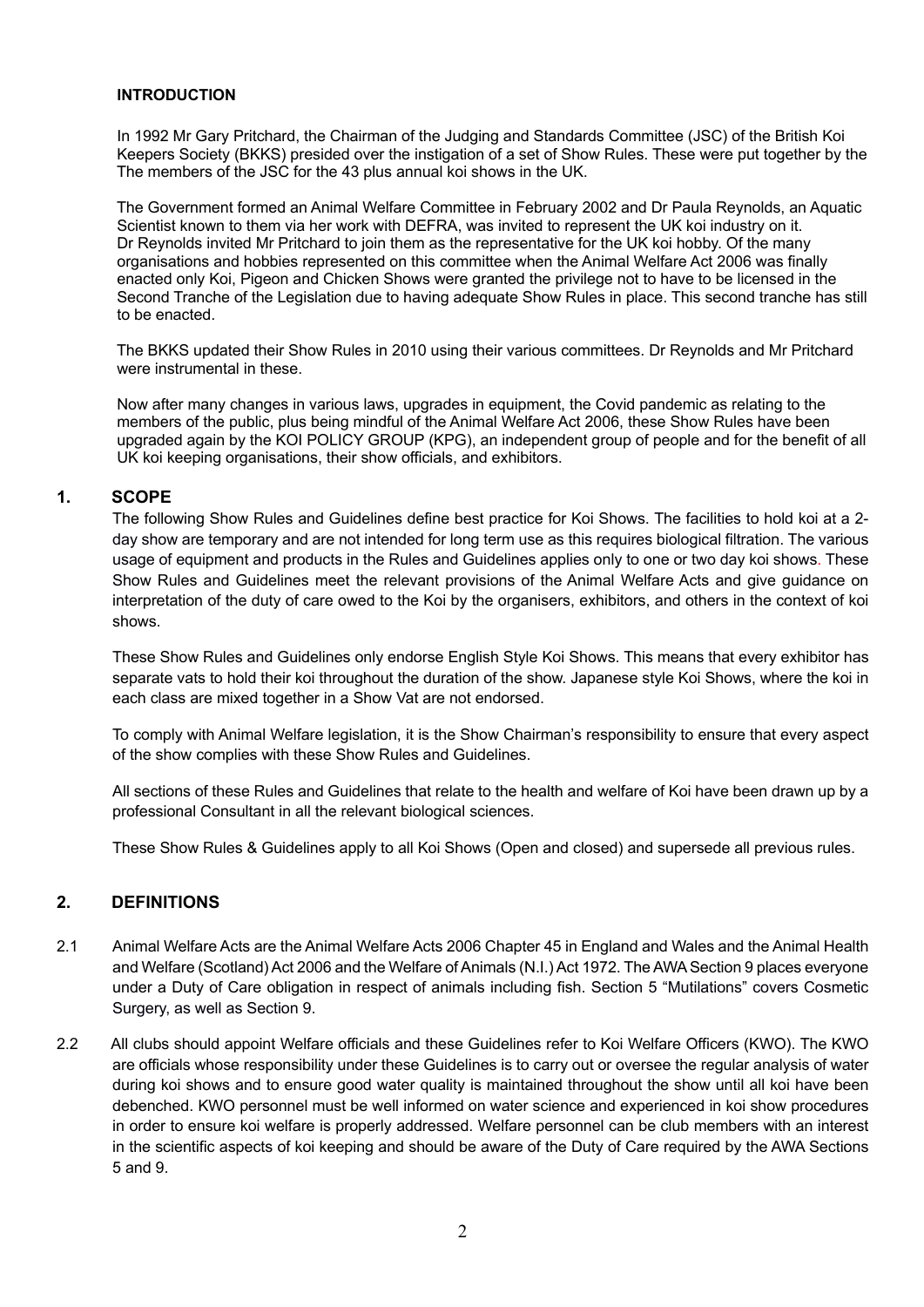- 2.3 The Aquatic Sciences are well represented at most koi shows. By following these Rules and Guidelines all Koi Shows will be unique in comparison to those for other animals and ensures professional expertise in many fields is available in the showground should the need arise
- 2.4 Koi is the abbreviation of Nishikigoi which means brocaded carp and this term does not apply to any other Carp species or subspecies.
- 2.5 A Koi Show is an organised event where several Exhibitors bring their koi to be judged against one another, and to be viewed by other koi keepers or members of the public.
- 2.6 Closed Koi Shows are shows organised either separately or jointly by one or more koi clubs. Exhibitors must be members of at least one of the organising clubs.
- 2.7 Open Koi Shows are shows organised either separately or jointly by one or more koi clubs. Exhibitors do not need to be members of the organising club(s).
- 2.8 Photographic Koi Shows are events where the Exhibitor takes photographs of the koi that are to be judged. The koi do not move from their home pond, therefore, the majority of the welfare provisions of these guidelines are not applicable.
- 2.9 Garden Koi Shows are events where the koi are photographed/judged in their own pond.
- 2.10 If more than one KWO is to officiate at a koi show, then a Senior KWO must be nominated. See section 3.6
- 2.11 The Judging Standards Team (JST) is the authority on all aspects of judging standards and criteria and will advise organising clubs on the management of Judging Koi Shows. Any existing organisation or society having a body of personnel that are suitably trained and experienced will be able to supply a Judging Standards Team.
- 2.12 The Senior Judge is to be appointed according to the prevailing rules of the overseeing JST organisation. They become the most senior Judge on duty at the Koi Show. Approved Judges are JST Judges and Judges of other overseas bodies who meet JST judging standards, and who comply with the JST Code of Practice and who are approved to judge at Koi Shows by a majority vote of the Judging Team.
- 2.13 The Show Chairman is the Chair of the Show Committee and is responsible for the overall organisation, coordination and management of the show, and the person responsible for ensuring these Show Rules and Guidelines are implemented.
- 2.14 The Show Committee is made up of the Show Chairman and other Show Officials who are specialists or selected people responsible for the specific tasks within the organisational framework of the show e.g. Benching, Benching Administration, Show Administration, Water Management, Public Relations, Vat Allocation and who are responsible for assisting the Show Chairman in ensuring these Guidelines are implemented.
- 2.15 The Exhibitor is the owner of the koi. The Exhibitor may delegate his/her activities under these Show Rules and Guidelines to an authorised agent, but as owner of the koi, retains responsibility for always ensuring the wellbeing of the koi.
- 2.16 Benched means when the koi are accepted into the Koi Show as evidenced by the signing of the show entry form by the Benching Official and Exhibitor.
- 2.17 De-benched means after the Koi Show has finished, and the owner takes back responsibility for the koi as evidenced by the Exhibitor signing the de-benching form.
- 2.18 Dealers are people who sell koi, and this includes their immediate families. Various organisations may have different interpretations.
- 2.19 Hobbyists are koi keepers who do not meet the definition of "Dealer", and are not exhibiting in In the course of their occupation or business.
- 2.20 The Centre Ring is that area of the showground containing the show vats and koi handling equipment and having access is restricted to Show Officials, Benching Officials, Koi Welfare Officials, and Judges.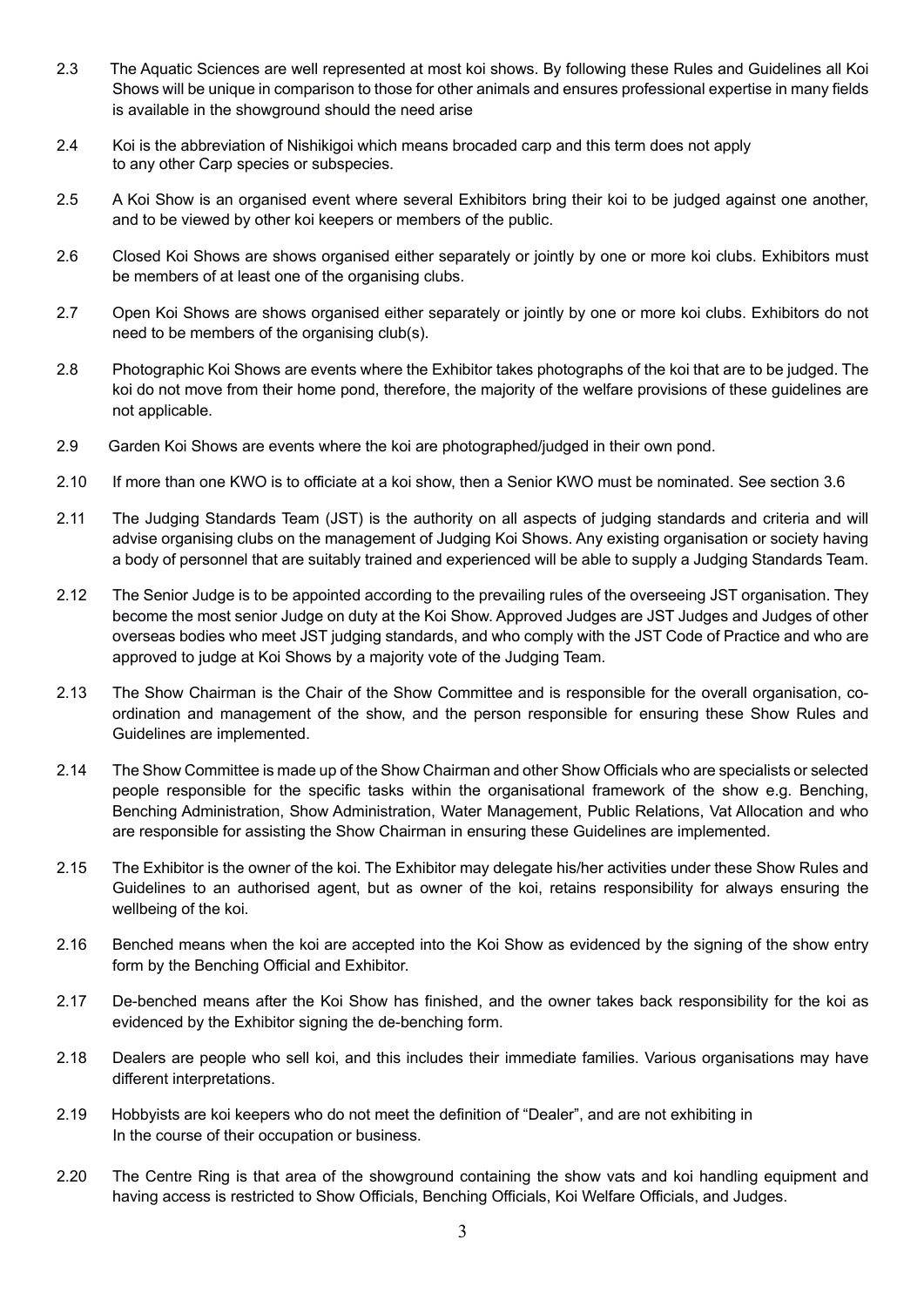# **3. DUTY OF CARE AND RESPONSIBILITIES**

- 3.1 The final responsibility for the care of koi accepted into a Koi Show is with the Show Chairman, if necessary, the Show Chairman should take advice from the Senior Koi Welfare Officer. Exhibitors are responsible for their koi prior to acceptance into the Koi Show and continue to hold responsibility for their koi throughout the Koi Show in conjunction with the Show Chairman.
- 3.2 Exhibitors hold full responsibility for their koi prior to arrival at the show ground. It is the responsibility of all Exhibitors to ensure the well-being of their own koi before and during transportation to and from the Koi Show.

 The exhibitor must be responsible for ensuring that the same plastic bag and transport box used for the journey to the show ground is used for the return journey home as a biosecurity precaution. Should damage occur to either, suitable replacements must be found. It is advisable to store the bags in the box in a vehicle to avoid cross-infection unless provision for storage is available, spare bags and elastic bands may be available.

NOTE: - See health criteria in section 9 and Section 5.1.6.

- 3.3 The Exhibitor shares responsibility for their koi until benching is completed and must not assume that once their koi are swimming freely in the Show Vat, but prior to completion of benching, that the koi are accepted into the Koi Show. At all times during the show, the Exhibitor shares joint responsibility for their koi with the Show Chairman. The Exhibitor must comply with the Show Chairman's decision if a koi is not accepted into the Koi Show for any reason. Any advice or directions will be dependent upon the individual circumstances, and facilities available e.g. to take the koi home or to put it in a specific vat. In cases where there is no suitable alternative, at the owner's request, assuming it does not compromise the welfare of other koi and, with the best interests of the affected koi, a fish in this situation may be left in the show vat but excluded from judging. The Show Administration team should make sure that the JST are aware of the withdrawal of any koi from the Show.
- 3.4 As the Exhibitor continues to hold shared responsibility for their koi throughout the duration of the Koi Show, they must be contactable by the Show Officials at any time whilst their koi are in the Koi Show, e.g. by mobile phone.
- 3.5 The full responsibility for the care of the koi is returned to the Exhibitor when the koi are de-benched, i.e. after the Koi Show has finished and the owner signs the de-benching form.
- 3.6 The Koi Welfare Officer (KWO), or Senior KWO, if more than one is appointed, is responsible for advising the Show Chairman and Show Officials on all welfare matters and the maintenance of water testing and water quality relating to Koi Shows. The main purpose of a KWO attending Koi Shows is to ensure best practise for the well-being of the koi. All Koi Shows should have at least one KWO who is contactable whilst there are koi on the showground, and they must have continual access to areas where koi or water is held. The Senior Koi Welfare Officer should contact the Show Chairman in advance to discuss preparations.
- 3.7 All members of the Aquatic Industry attending shows whether they deal in koi or the items and services that support koi are required to obey these rules. Dealers in koi whether they are displayed or are offered for sale are required to hold a current Pet Shop Licence that pertains to their premises as evidence to the Show Chairman that they are bona fide dealers. Koi may only be displayed when no Pet Shop Licence or temporary Licence has been granted for sales to take place on site, or until such time as animal sales are approved for Pet Fairs. Koi dealers should ask the relevant Show Official in advance for water to be available for filling vats and water changes.

 Adherence to these rules ensures that Koi Welfare Officers and Show Officials will be available should problems arise. They have the right to require a Dealer to leave the showground in cases where they hold the opinion that a show rule has been breached or koi welfare as stated in the AWA is being compromised.

3.8 The Show Chairman must ensure there are sufficient notices to inform visiting members of the public of their responsibilities relating to the safety and welfare of the Koi on display at the show.

# **4. SHOW ADMINISTRATION**

4.1 The Judges Standards Team (JST) are the authority responsible for judging matters relating to Koi Shows and the JST decisions on matters of judging standards are final.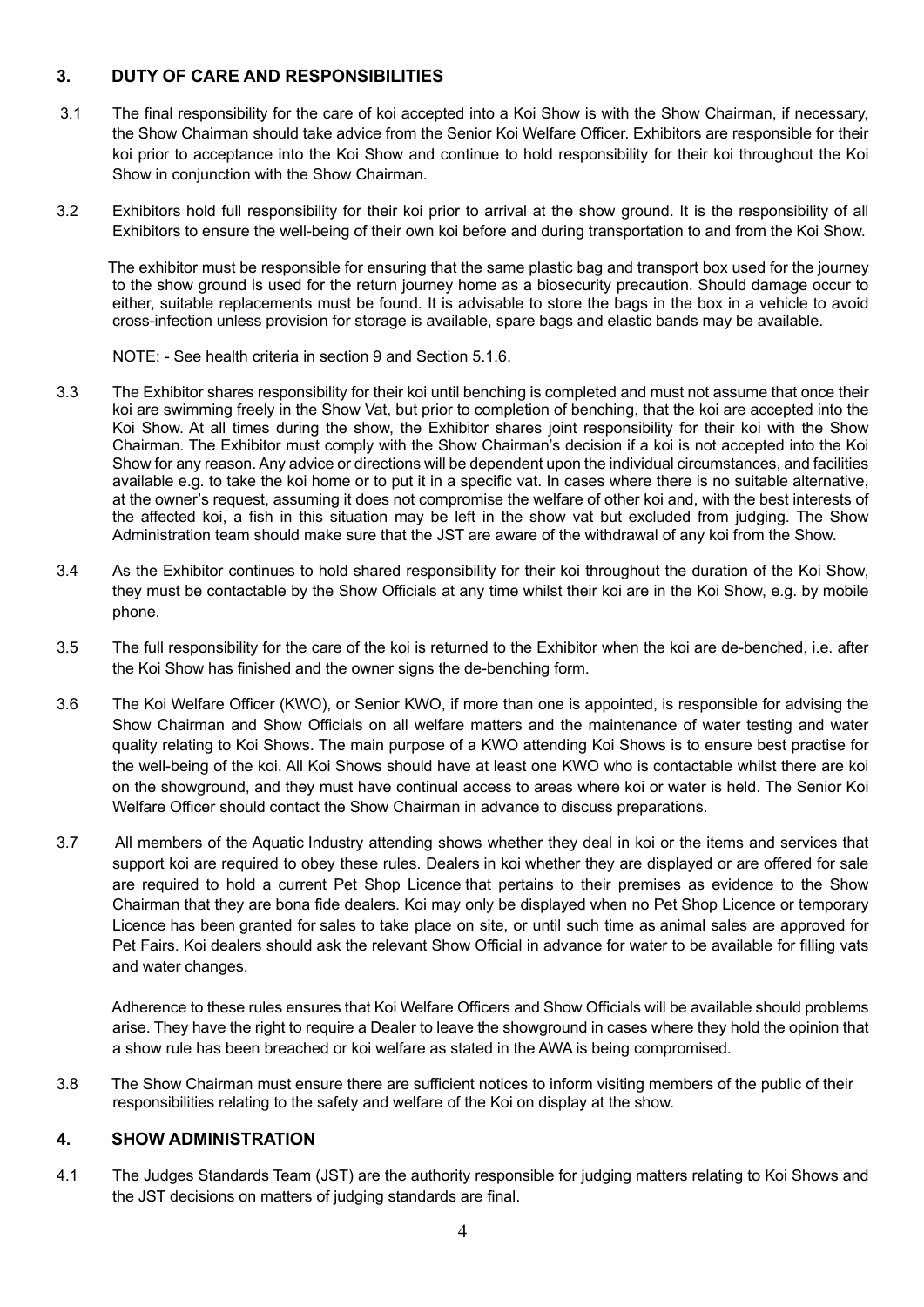- 4.2 At each Koi Show, judging decisions are taken by majority vote of the Judges with the Senior Judge having a casting vote. For the avoidance of doubt, in the case of any dispute relating to Judging Standards, the Senior Judge's decision is final.
- 4.3 The Senior Koi Welfare Officer's decision on the health status, and well-being of all koi entered into the Koi Show is final. The Show Chairman should facilitate any action(s) proposed by the KWO as soon as reasonably practical.
- 4.4 In case of violent or abusive behaviour towards any Show Officials or Stewards, the Show Chairman has the right to refuse entry into the Koi Show of those persons' koi or may impose other sanctions on that person that are appropriate to the circumstances. In addition, violent or abusive behaviour by an Exhibitor will result in the JST refusing to judge that Exhibitor's Koi, or the Show Chairman withdrawing future invitations to the show.
- 4.5 The Show Chairman's decision is final on any other matter except those covered in clauses 4.2 and 4.3.
- 4.6 All Koi Shows must have a KWO available to monitor koi welfare in compliance with the Animal Welfare Act. The KWO will seek advice from other agencies should it be necessary. This does not apply to Photographic Koi Shows, Garden Shows or Virtual Internet Shows.
- 4.7 All koi entered into Koi Shows must be owned by the Exhibitor and the Show Committee must take reasonable steps to ensure ownership. In case of uncertainty, the Show Chairman's decision on whether to allow the koi to enter the Koi Show is final.
- 4.8 Exhibitors must be Hobbyists unless there is a Dealers' Class.
- 4.9 Koi entered into Koi Shows by Dealers, or members of their household, shall be entered into a separate class called the Dealers' Class. If there is no Dealers' Class at the Koi Show, then the koi must be excluded from the Koi Show.
- 4.10 Benching commences when the benching team is assembled, and the first koi is ready for assessment by the benching team. Benching should commence at the designated time notified in advance to Exhibitors.
- 4.11 No Exhibitor may sell koi from Show Vats at any Koi Show.
- 4.12 All koi are entered at the owner's risk. Koi Show Officials will endeavour to ensure that the welfare of koi is not in any way compromised during the Koi Show. No responsibility can be undertaken by the organising club or it's Show Committee for loss or damage.
- 4.13 Sufficient documentation is required to ensure health standards are maintained. For Administration, paper and/or electronic devices must be available to manage benching, de-benching and judging. To facilitate benching administration, sufficient computers, computer programmes, cameras, film, picture storage, printers, paper, and printing ink must be provided.
- 4.14 All results are provisional until the Senior Judge confirms the final decisions to the relevant Show Official at the end of judging and cannot be altered afterwards.
- 4.15 The organising Show Committee shall throughout the show provide adequate numbers of Show Stewards to maintain a safe environment for exhibited koi and visitors to the Koi Show. All Show Stewards and Officials should be easily identifiable e.g. wear identification badges/rosettes or a club/show tee shirt or similar. Centre Ring personnel shall have adequate training and be authorised to enter the Centre Ring by Show Chairman. In particular, sufficient personnel should be available to effect water changes promptly.

 Only Show Officials are allowed into the Centre Ring whilst the judging is in progress. This will primarily be the KWO and the Water Team only. Any other person could be classed as affecting judging decisions and will bring the integrity of the Show into disrepute.

4.16 The organising Show Committee should provide first aid cover, provide adequate toilet facilities, and comply with Health and Safety regulations.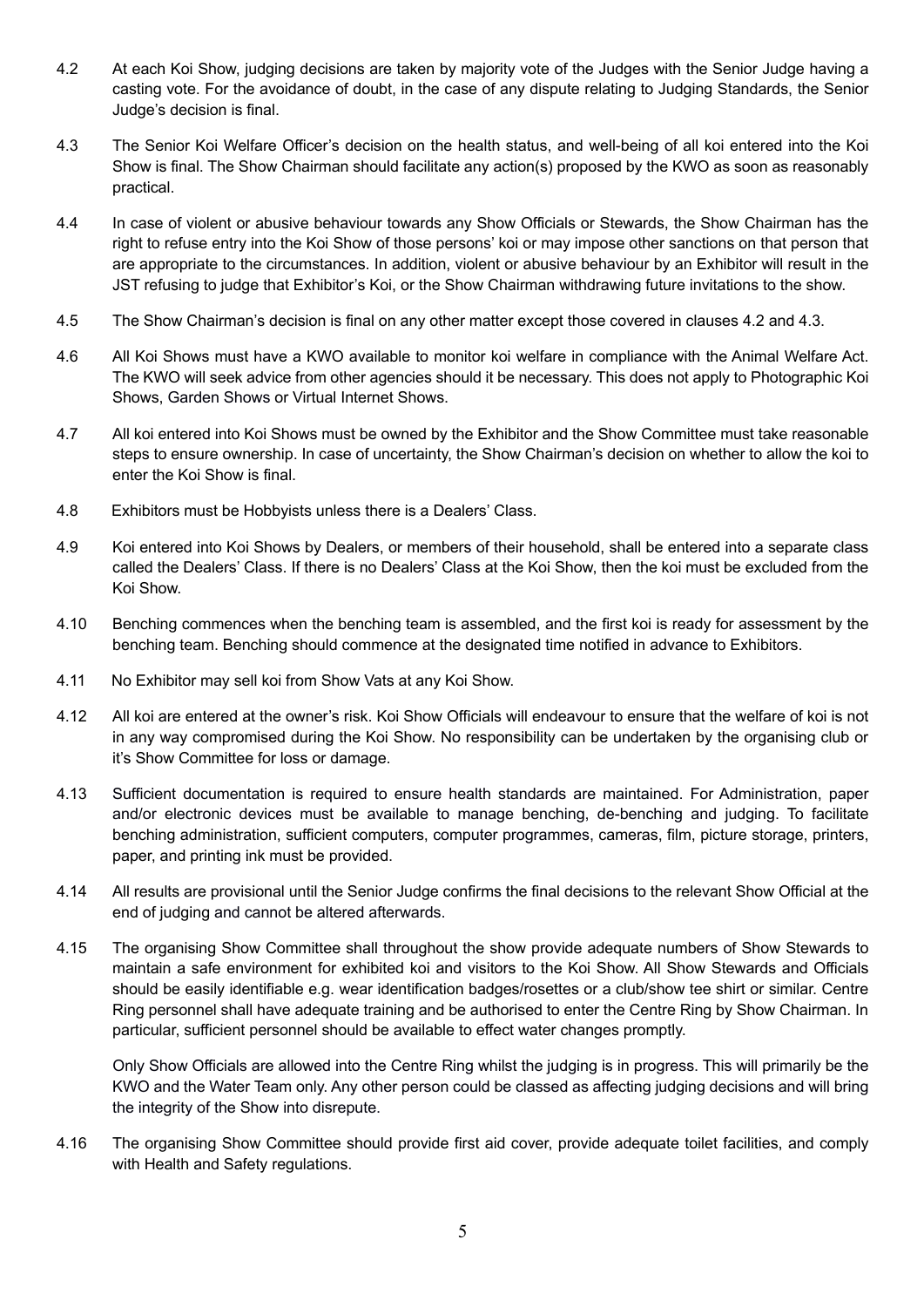4.17 Public liability insurance covering Koi Shows must be obtained by the organising club or any overseeing body taking on the responsibility. A copy of the certificate should be made available on request by any party with a valid interest.

# **5. SHOW SITE AND EQUIPMENT**

## **Centre Ring**

- 5.1.1 The appropriate number of separate Show Vats must be available for the number of Exhibitors who have confirmed they will bring koi to the Koi Show. Each Exhibitor should have their own separate vat, however, provided recommended stocking levels are not exceeded, it is acceptable for Exhibitors to share a show vat where the koi concerned live in the same home pond e.g. where two of the Exhibitors are husband and wife, parent and child, or two people sharing the same pond. It is recommended that an appropriate number of contingency vats are provided.
- 5.1.2 Sufficient quantity of equipment including appropriately sized koi pan nets and inspection bowls, water quality test kits or electronic meters, and pumps and hoses for water changing should be provided to ensure these Rules and Guidelines can be implemented. Additional details can be found in the Benching Code of Practice in Section 12.
- 5.1.3 Appropriate notices advising the public of their responsibilities towards the koi and reminding Show Officials of their responsibilities should be displayed prominently around the Show Vats. Some examples are below.
	- "No smoking, eating or drinking near the vats"
	- "Do not kick, or lean on the vats"
	- "Do not put your hands in the water"
	- "Disinfect hands when entering this area"
	- "Only authorised show officials may enter this area"
- 5.1.4 Show Vats, when containing koi, should be supervised at all times and the vats and aeration equipment should be checked at regular intervals to ensure the air supply and water levels are maintained.
- 5.1.5 Oxygen or other appropriate aeration facilities should be available to Exhibitors during de-benching for bagging their koi ready for transportation to home.
- 5.1.6 Whilst it is the Exhibitor who is responsible for providing the equipment for transportation of their koi, the Show Committee should provide a number of spare suitably sized koi bags and rubber bands for contingency use.
- 5.1.7 Equipment only used in the centre ring must not come into contact with dealers' vats, water, or livestock.

### **5. 2 Vats**

- 5.2.1 Although good practice is to ensure that all show vats are cleaned and disinfected before storage after each use, it is recommended that all vats should be cleaned, disinfected, and inspected in advance of the show, so that any defects may be dealt with in a timely manner.
- 5.2.2 Zeolite filters, if used, should be, cleaned, disinfected, and refilled with new zeolite before installation in the vats.
- 5.2.3 Exhibition vats should be free from internal protrusion and sharp edges. It is recommended that show vats are 60cm / 24 inches deep or more.
- 5.2.4 The level of water in show vats should be approximately 35cm/14 inches for 50cm/20 inch deep vats and 40cm/16 inches for all other deeper vats except during water changes.
- 5.2.5 The addition to show vats of salt (to a maximum of 1/2 ounce per gallon) or zeolite, but not both together is permissible. Other additions to vats should be approved in advance by the Koi Welfare Officer. Any additive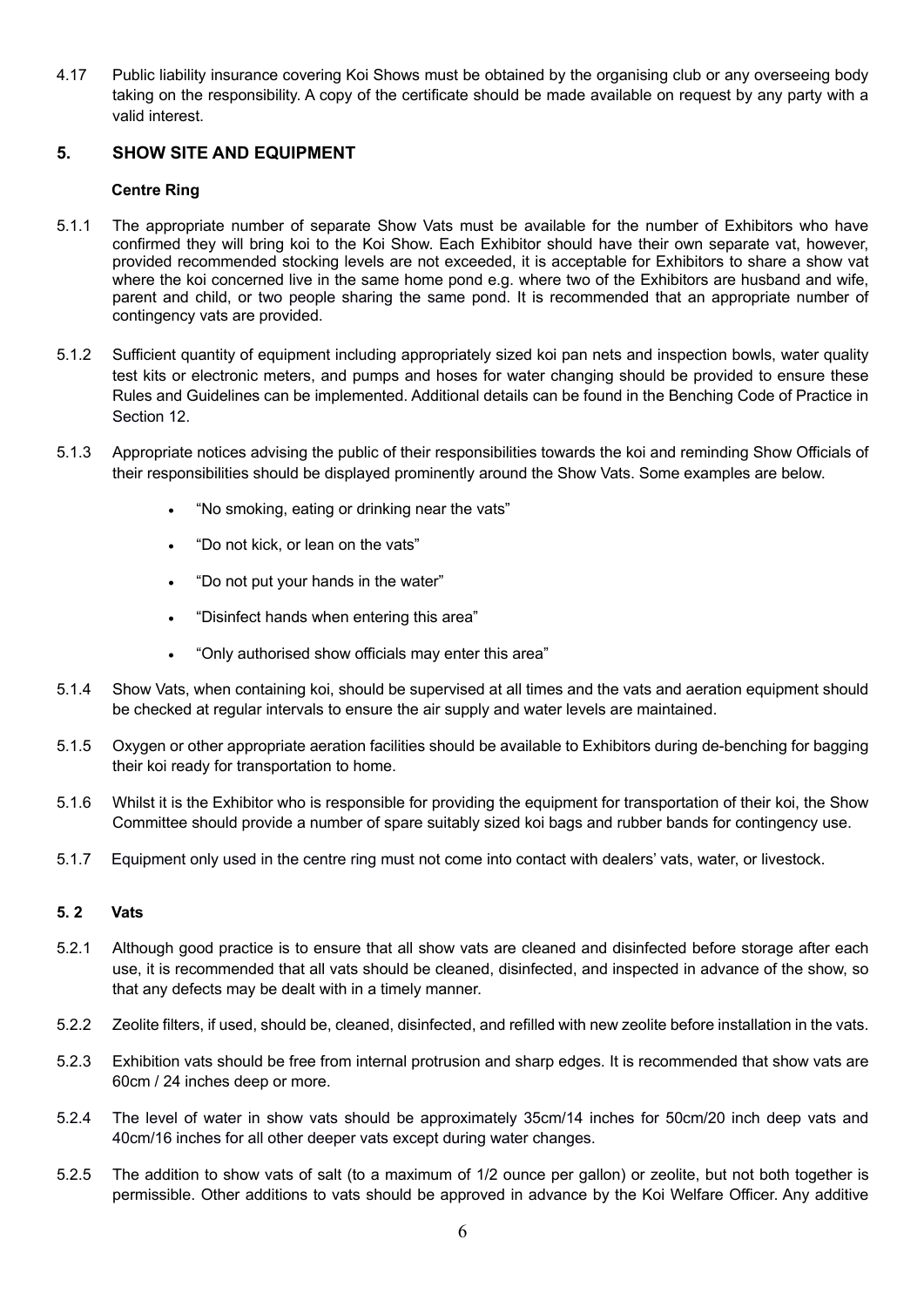must be added to all vats and prior to commencement of judging and such additions must be notified in advance and in writing to Exhibitors.

- 5.2.6 Anti-splash screens should be placed in between each vat containing koi belonging to different owners. It is recommended that these should start from at least 10cm/4 inches below the top of the vat and reach at least 80cm/32 inches above the top of the water level. Additionally, their width should be at least 2/3rds of the diameter of the vat. Plastic curtains, suitably fixed to a frame that does not allow them to blow in the wind, are an alternative measure. Whatever barrier method is used, it is recommended that cleaning takes place between each use.
- 5.2.7 Where koi are retained in vats overnight or at any other time when minimum staff are available to supervise them, vats should be securely covered with appropriate material (e.g. greenhouse shading).
- 5.2.8 In-vat filtration is permissible provided it is the same in all Show Vats.

### **5.3 Aeration Equipment**

- 5.3.1 Appropriate aeration using equipment that produces large volumes of air at low pressures should be provided at all times to any vat where koi are present in order to maintain adequate dissolved oxygen levels in the water.
- 5.3.2 Air blowers are strongly recommended in preference to compressors.
- 5.3.3 There should be sufficient spares and back up facilities for air and power. Additional aeration equipment should be available to respond to varying weather conditions.
- 5.3.4 It is recommended that all show vats, spare vats, and water storage vats are aerated for a minimum of 24 hours prior to the arrival of the first koi and until all koi have left the showground.

#### **5.4 Biosecurity**

- 5.4.1 Full biosecurity is not possible in show ground conditions. However, all reasonable precautions should be taken to protect the koi from the risk of cross-infection. The Centre Ring should be arranged so there are controlled entry points with hand disinfectant. This should also be available in other locations in the Centre Ring as convenient such as adjacent to the disinfection and rinse vats. At larger Shows, ideally, they should be paired at either end of the centre ring to minimise the potential for cross-contamination. Disposable paper towels should be provided for hand drying where needed. Fabric towels are unhygienic and should not be used.
- 5.4.2 The disinfection product in use on entry to the centre ring is for hands and is precautionary. The product used for sterilising vats and equipment as well as hands and arms during the show must be fish safe and have both antibacterial and antiviral properties. The term disinfection refers to the process of maintaining a high standard of hygiene. However, a product that is only a disinfectant is not adequate for sterilisation in a koi show situation.
- 5.4.3 All vats must be of a suitable size for the dipping of bowls, nets, and other shared equipment. The disinfection vats should be refreshed and topped up to the recommended level at regular intervals to ensure the pathogen kill rate is adequate. Rinse vats are essential to remove by products created by disinfection. The rinse vats should be filled with clean water and the contents changed frequently. Disinfection and rinsing vats should be adjacent to each other, and precautions taken to ensure that water, from items that have not been disinfected and rinsed does not drip into vats containing koi or into reservoir vats that hold clean water.
- 5.4.4 Separate handling equipment for each owner's vat or vats must be segregated for the duration of the show so they cannot be used in another exhibitor's vat. If this provision is not possible more disinfection and rinsing vats may be required as it is essential the nets and other frequent use items have the required exposure time to an antimicrobial product to ensure that the risk of cross infection has been prevented or minimised. It is essential to sterilise the vats, nets, and all items of equipment in use at a koi show that have been in contact with fish or vat water. The required dose level and contact time is vital for the product to be fully effective, and the directions for use must be strictly adhered to in order ensure that the highest standard of hygiene is achieved. If items are not needed, they can be left in the disinfection vat until required.
- 5.4.5 Using the same vat to sterilise both centre ring equipment as well as the hands and arms of personnel is inadequate. The antimicrobial in the equipment disinfection vat will eliminate fish pathogens effectively when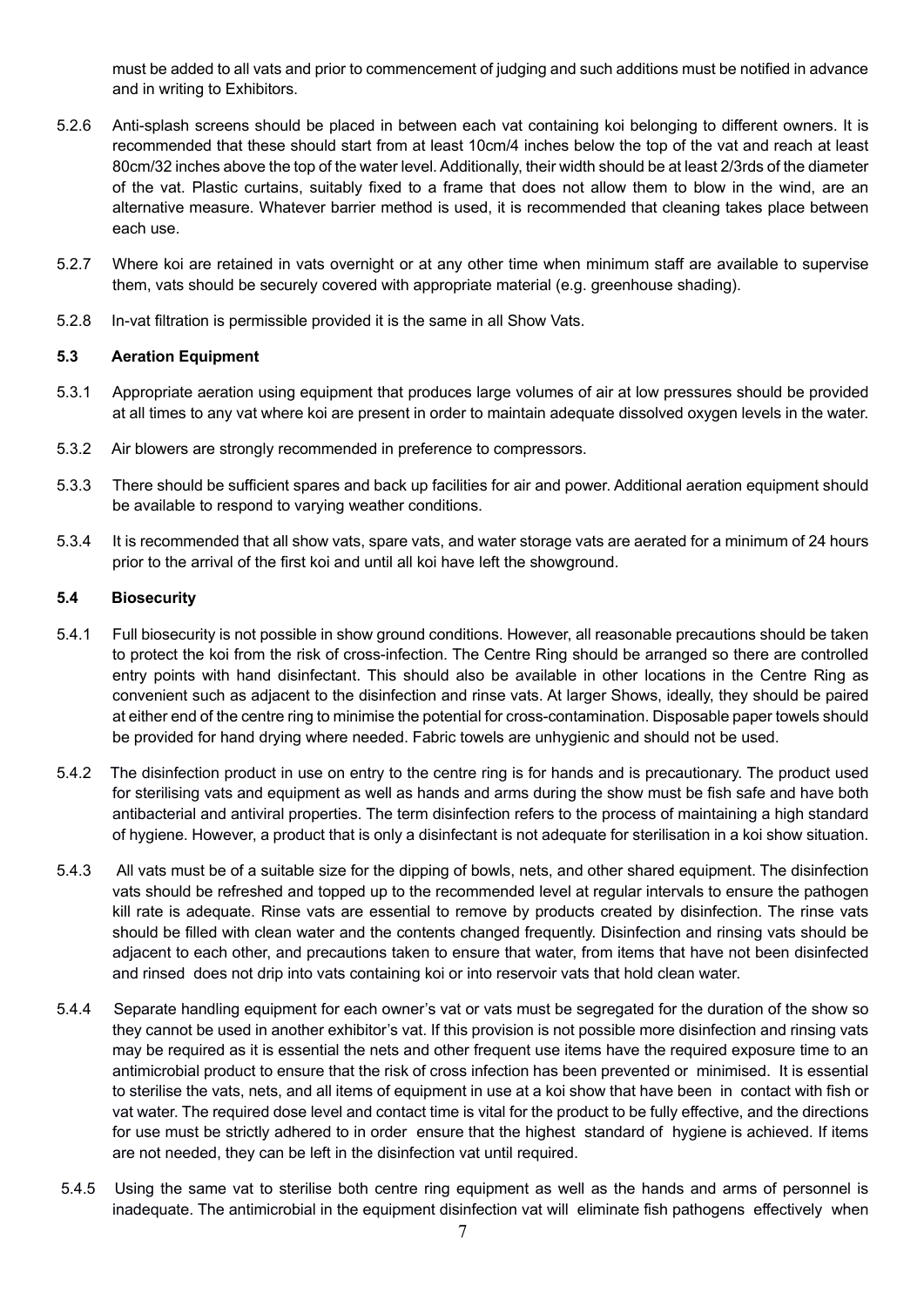not overloaded with matter. Handlers of koi must keep in mind that koi that appear healthy can be carriers of serious diseases and handling koi poses a greater risk of cross infection between koi. The provision of a vat or bowl containing the antimicrobial product for the exclusive use of the hands and arms of handlers and also a bowl for rinsing is a far safer option . When space permits the use of an antimicrobial soap and the provision of a small water tank and wash basin connected to the dirty water pipe is an alternative hygiene measure. Disposable paper towels and a bin or bag for their collection is also required,

- 5.4.6 Any person intending to handle koi or to have contact with vat water must disinfect their hands and lower arms with a suitable antimicrobial immediately prior to commencing the activity. Long hair must be tied up to stop it falling into the vat and during Benching or Netting. Rings and watches must be removed if koi are being handled.
- 5.4.7 Any person who has handled koi or had contact with the vat water or items used in the vat must disinfect their hands and lower arms with an antimicrobial product as soon as the activity is completed. It is essential hygiene that hand and arm disinfection is carried out between each vat.
- 5.4.8 Care must be taken when handling vat air lines. Any part touched must not enter back into the vat water. Regulators for turning off the air supply (i.e. during the Judging) are preferred.

# 6. **HANDLING OF KOI**

#### **The movement and handling of koi should be minimised and carried out within the following guidelines.**

- 6.1.1 All movement of koi between Show Vats should be done in double, heavy gauge plastic, koi bags.
- 6.2.1 Koi in transportation bags should be carried HORIZONTALLY by two people, each using both hands.
- 6.3.1 Under no circumstances should koi be moved in small rigid containers from which they may jump.
- 6.4.1 Under no circumstances should koi be transferred by hand from vat to vat. Sock nets of the appropriate size may be used.
- 6.5.1 Koi should never be lifted fully out of the water using a net, instead they should be guided into a bowl as described in the benching procedure in Section 12. Koi may be gently lifted in a net during judging, provided the gills remain covered with water and only the dorsal fin and back are out of the water.
- 6.6.1 Only competent handlers of koi should be used for the handling and netting of koi.

# **7. JUDGING STANDARDS General Principles**

- 7.1.1 Judges are required to act in accordance with their Code of Conduct at all times.
- 7.1.2 Judges on duty at a koi Show should not be involved in benching to ensure that they do not know who owns the koi they are later judging. At larger koi shows, judges who benched the hobbyist classes may judge the dealers' classes and vice versa provided they do not judge classes that they themselves benched.
- 7.1.3 Exhibitors should not take koi that are not in perfect condition to Koi Shows. If presented for show entry with any minor problem for example, Carp Pox, whilst not significant enough to exclude a koi from a Koi Show, if it passes the 'skin test' in Section 9.2.1, when judged against others, such a Koi will be at a considerable disadvantage. Female Koi that are gravid or carrying eggs may not have a normal body shape. It is possible this will affect the way they are judged and putting some gravid koi into the show environment can be detrimental to their health and wellbeing and exhibitors should not enter such fish.

## **7.2.0 Sizes, Grand Champion, and other Major Prizes**

7.2.1 **Sizes** The approved list of size classifications below should be used at all Open Koi Shows, however, the Show Committee has discretion whether to include a Size 8 class. Closed Koi Shows, which often have smaller numbers of koi, may combine sizes, or adopt their own size criteria and may reallocate major prizes as appropriate to the sizes used.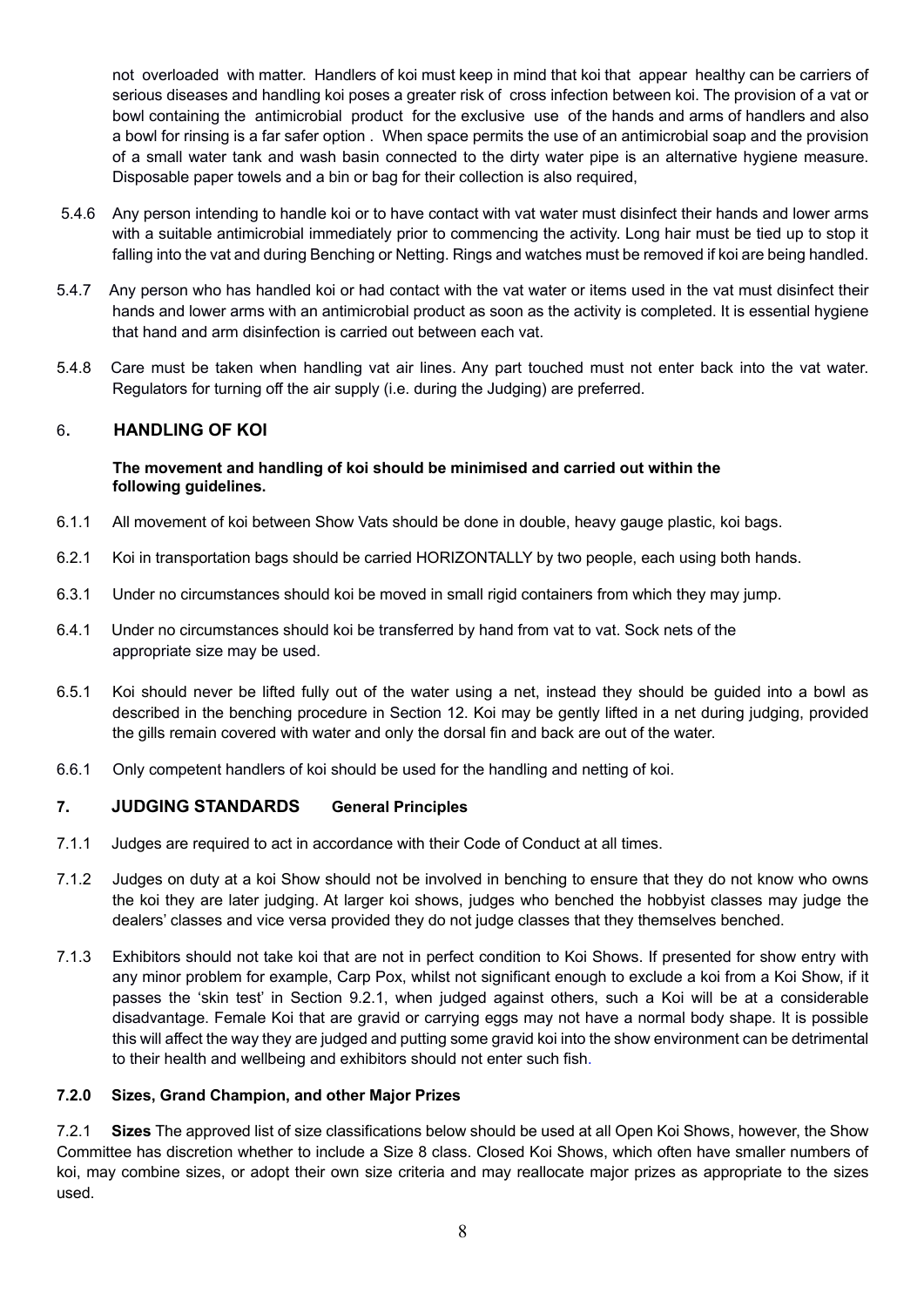- Size 1: above 15cm to 25cm
- Size 2: above 25cm to 35cm
- Size 3: above 35cm to 45cm
- Size 4: above 45cm to 55cm
- Size 5: above 55cm to 65cm
- Size 6: above 65cm to 75cm
- Size 7: above 75cm to 85cm
- Size 8 above 85cm
- 7.2.2 Grand Champion is the Best Koi in the Koi Show. This koi is often excluded from wining other prizes in that Koi Show.
- 7.2.3 Suggested major prizes at Koi Shows with Sizes 1-8

| Size 1 & 2 |
|------------|
| Size 3 & 4 |
| Size 5 & 6 |
| Size 7 & 8 |
|            |

7.2.4 Suggested major Prizes at other Koi Shows with Sizes 1-7

| Best Baby Koi          | Size 1 & 2 |
|------------------------|------------|
| Best Young Koi         | Size 3 & 4 |
| Best Adult Koi         | Size 5     |
| <b>Best Mature Koi</b> | Size 6 & 7 |

### **7.3 Standard Classes**

- 7.3.1 Show Committees may offer any additional awards they feel appropriate, subject to the following definitions. These other awards may be made, subject to a written definition of the standard required to make the award being notified to the JST, satisfactory paperwork being presented to the JST, and satisfactory time being available. Any non-standard awards, e.g. Friendship Trophies from overseas Koi societies, may be given outside of the JST Judging, provided they are "awarded" and not "judged". Awards criteria should be clearly displayed for the Exhibitors and Public.
- 7.3.2 The Beginner's Prize is for the best koi of an Exhibitor who has not previously exhibited at any Koi Show. Beginners retain their status until the end of the first Koi Show at which they exhibit.
- 7.3.3 The Novice's Prize is for the best koi of an Exhibitor who has not previously been judged to have won any prize at any Koi Show. Novices retain their status until the end of the Koi Show at which they are first judged to have won a prize.
- 7.3.4 The Junior's Prize is for the best koi of an Exhibitor who, on the day of the Koi Show, is under 18 years of age.
- 7.3.5 A Home Bred Prize is for the best koi spawned from an Exhibitor's own koi and raised by that Exhibitor in his own facilities.
- 7.3.6 The Jumbo Prize should be awarded to the longest koi exhibited. The Benching Officials advise the Judges which koi was measured to be the longest koi at benching. This award is designed specifically to educate the public and potentially new koi keepers about the size koi can grow and therefore the facilities needed to keep them. Quality is only an issue when there are two exhibits of equal length.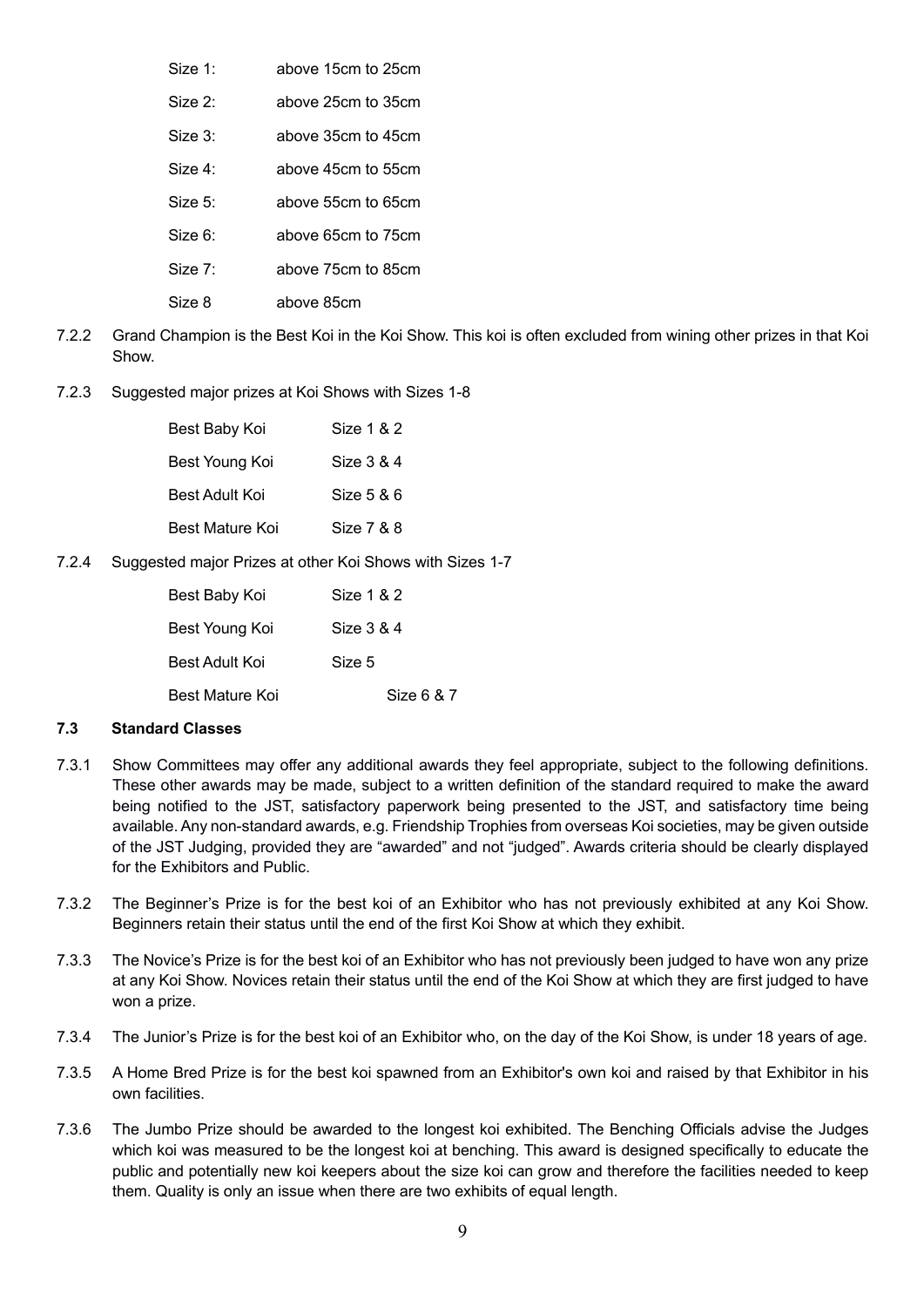- 7.3.7 Judges will not judge a Tategoi Class at any Koi Show because it is subjective and open to misinterpretation.
- 7.3.8 The criteria for judging Dealer Classes will be the same as the criteria used for judging hobbyist classes at the same Koi Show
- 7.3.9 Cosmetic Surgery. Performing any cosmetic enhancement of any animal is in direct contravention of the AWA 2006 Section 5 and 9, and the Veterinary Surgeons Act 1966. Therefore, allowing koi into the show should be conceived as promoting the practice. Processes should be in place to prevent exhibitors from exhibiting koi that display, or could be perceived as displaying, any signs of this practice. See also Sections 2.1 and 9.2.3
- 7.3.10 In many koi societies koi with specifically bred deformities (long fins, short bodies) are also excluded from being exhibited at shows. To prevent any unnecessary transport, exhibitors should be advised of this ahead of the show. (See 7.5.1)

# **7.4 Award of Prizes**

- 7.4.1 Results are provisional until the results are handed by the Senior Judge to the Show Chairman or nominated Show Committee Member at the end of Judging. These results are then final and cannot be changed.
- 7.4.2 Under no circumstances can a judging decision be changed after the prize has been awarded at prize-giving. In the unlikely event that an Exhibitor is found to have been ineligible to enter the Koi Show, (e.g. a Dealer has entered Hobbyist classes), the relevant awarded prize may be revoked; however, all other prizes stand as awarded at prize giving.

## **7.5 Benching Varieties**

7.5.1 The approved list of the 13 benching varieties below should be used at all Open Koi Shows. It is recommended that Closed Koi Shows use the same list of benching varieties, however the local Show Committee have discretion to amend classes with prior agreement of the JST.

> Kohaku Sanke Showa (including Kage Showa) Utsurimono Bekko Tancho – including Gin Rin Tancho Kin Gin Rin – Go Sanke - (Kohaku, Sanke, Showa). Note: all other Kin Gin Rin to be benched in variety classes, e.g. Gin Rin Hariwake is benched in Hikari Moyo. Koromo (including Goshiki) Asagi / Shusui Kawarimono - all other non-metallic koi not already mentioned. Hikarimuji Hikarimoyo

HikariUtsuri

Grass Carp, Long Finned Koi and Short Bodied Koi are not eligible for entry into a Koi Show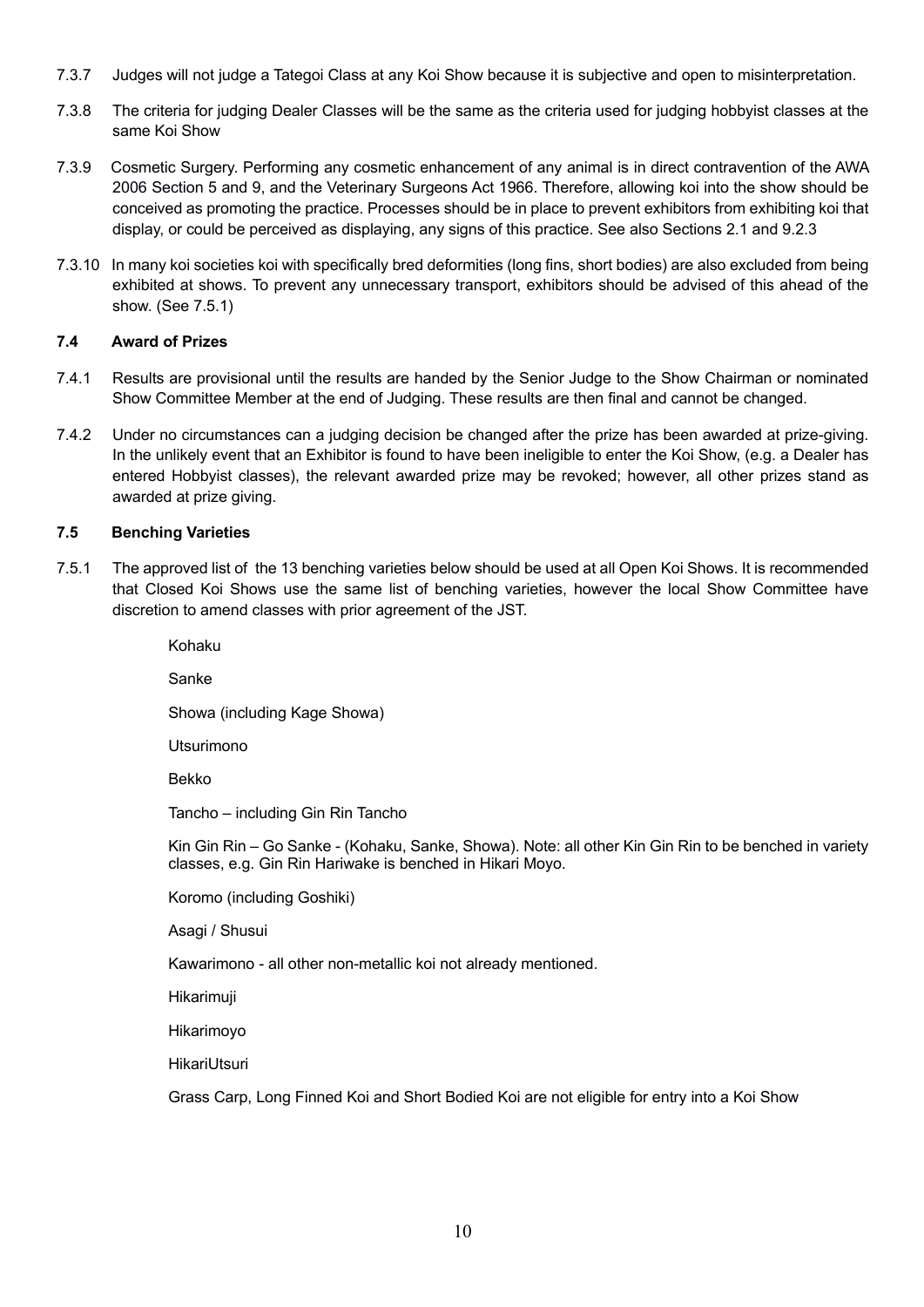# **8. STOCKING SHOW VATS**

- 8.1.1 The safe stocking level at which koi can be held for a two day show depends on various factors. A team to carry out water changes must be in place in the Centre Ring ready for the results of the ammonia tests all the time that koi are in the showground. It is likely that vats holding a number of koi and those holding larger koi will need to be changed more often. The pH of the vat water can influence the ammonia level and as water changes could cause fluctuations monitoring water parameters is important.
- 8.2.1 An adequate volume of fresh dechlorinated water must be available to meet the water change demands throughout the duration of the show. The number and sizes of koi entered must be on the show entry forms so organisers can plan ahead. The Show Chairman must ensure that there is never a shortfall in either the water supply or the personnel to change water at any period during the show. Back up contingency plans for either should be in place at all times.
- 8.3.1 Overstocking vats must be avoided, and as vat sizes vary the acceptable number of koi to be held in each vat will also differ. It is advisable for show organisers to avoid the need for excessive water changes if an exhibitor has not booked enough vats by having spare vats available.

### **9. BENCHING HEALTH CRITERIA**

**9.1.1** The requirements for the condition of koi submitted for inclusion in Koi Shows.

The advice available from show organisers to those entering koi should ensure owners are aware only koi and no other Carp species or subspecies can be shown. Owners must appreciate their fish will be assessed and must be in good health and have been prepared for showing see 11.2.3

During the Benching Process should any koi fail to meet the benching health criteria, a contingency vat or koi carrier should be available, or the Exhibitor can return the koi to the home pond. In a contingency vat, housing koi together that cannot enter the show is unsafe and breaks biosecurity. Floating koi in the bag they arrived in is also unsafe. A clean plastic transit bag is an improvement, however water droplets spread disease. The principle of the English style koi show with biosecure measures in place ensures there is no fish or water contact, and this must be preserved.

The Koi Welfare Officer (KWO) should advise the Exhibitor the reason a koi is excluded from the Show. In the case of individual koi the Exhibitor, Show Chairman, and KWO can agree the appropriate course of action. In all cases where other Exhibitors' fish could be affected, the Exhibitor must comply with the Show Chairman's decision and the Exhibitor should be advised to monitor the fish and obtain professional advice if the problem is unresolved after the koi returns home.

A vat used to hold any disqualified koi must be disinfected along with all equipment used after the koi has been removed irrespective of the reason for the isolation of the fish.

### **9.2.0 Health Assessment**

Good koi husbandry must be seen to be paramount for koi show entry and during benching koi are assessed using the signs listed below. The entire body of every koi is observed including the areas not normally visible. This is carried out to prevent Koi being entered into the show or on display that are not in peak condition. Some signs could indicate a health problem whilst others are a transient condition that will pass. Changes of temperature, pH, as well as recent netting and travel can cause reactions in koi that may disappear after a period in a recovery tank and koi can be re-assessed later.

 The decision to exclude any koi rests with the Koi welfare Officer (KWO) and this must be clearly understood. The health assessment list is for show entry qualification purposes only no diagnosis can take place on the showground.

### **9.2.1 General Demeanour**

- Inability to maintain neutral buoyancy in the water
- Unusual or extreme behaviour
- Laying on one side.
- Swimming with head down or up.
- Shaking head.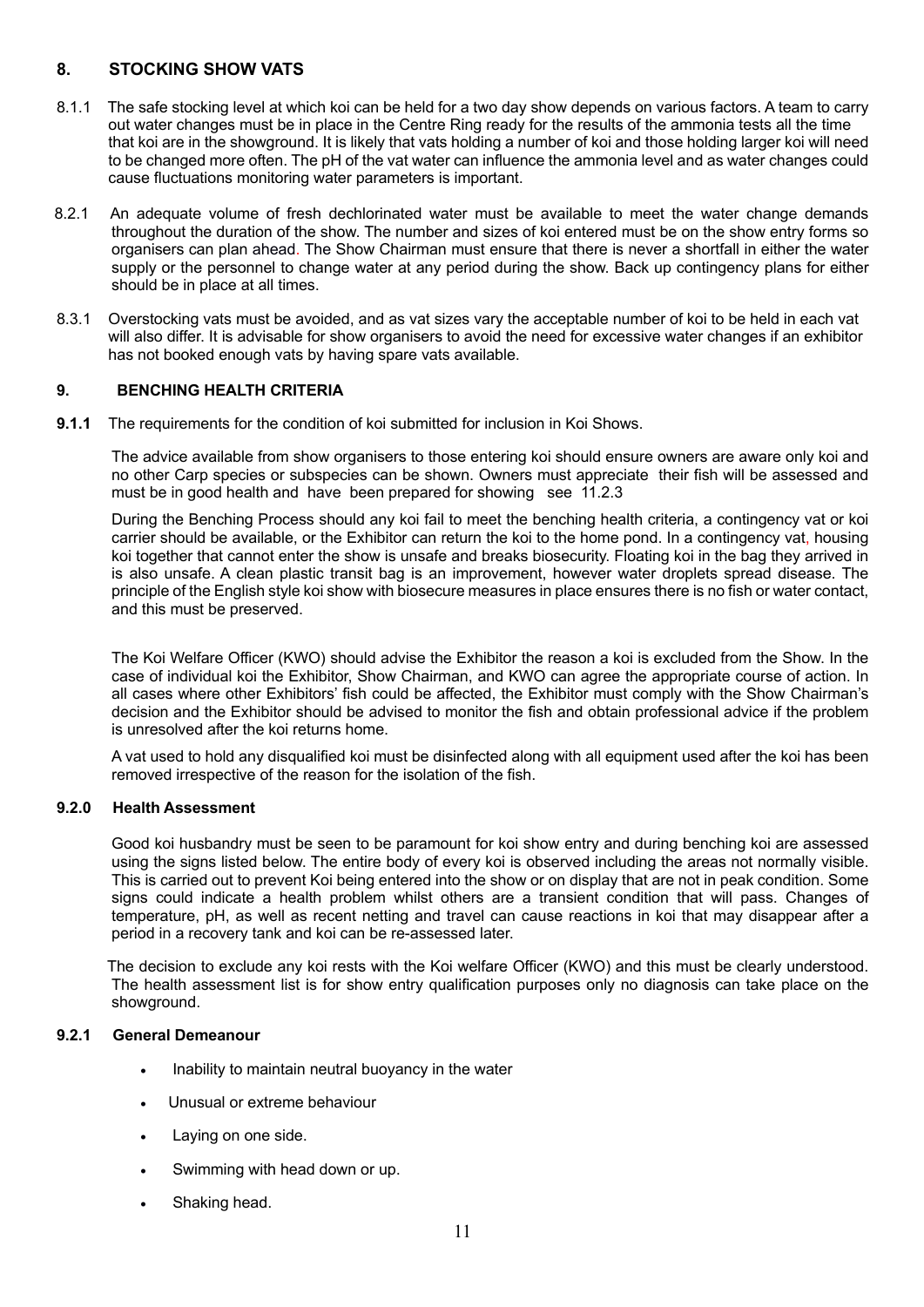- Mouthing at surface continually.
- Lethargy.
- One or both pectoral fins clamped to the side of the body.
- Unresponsive to any stimulation.

### **9.2.2 Body**

- Emaciation the outline of the skeleton is visible through the epithelium (skin).
- Swelling of the whole body.
- Localised swelling.
- Scales raised all over the body. A patch of raised scales
- Any form of protrusion within the body that distorts the skin.
- Protrusion of the vent.

Abnormality compared with the normal Koi body shape for example a bend in the body or a koi that is heavily gravid (carrying eggs).

#### **9.2.3 Skin**

- Excessive mucus either general or in localised patches.
- Macro ecto-parasites visible with the naked eye such as Argulus (fish lice) or Lernea (anchor worm).
- A large carp pox tumour on the body or fins. For this assessment, such a tumour will be recognised as a white or pink shiny growth.
- Skin lesions such a growth, cyst, abscess, ulcer, injury, blister, or other localised skin abnormality.
- Areas of fungal infection.
- A minor abrasion on the face due to contact with the transit bag when the correct position for transportation has not been adopted, could exclude a fish from show entry depending on the severity.
- Skin hyperaemia or redness can be due to transit and also disease and a rest period and later re-assessment is suggested if possible, so as to not exclude the koi unnecessarily.

Koi with completely healed scar tissue resulting from an injury will not be excluded from a show.

 As per sections 2.1 and 7.3.9 Koi that have had cosmetic surgery of any kind should not be entered in a show. A koi entered with any signs of enhancement will be excluded from a show.

#### **9.2.4 Vent**

- A vent that is excessively inflamed (red)
- Bleeding from the vent.
- The vent appears abnormal.

### **9.2.5 Eyes**

- Bilateral exophthalmia' (excessively protruding eyes)
- Unilateral exophthalmia (one eye protruding).
- Enophthalmia (sunken eyes)
- The cornea of the eye appears to be covered in either mucus or a film.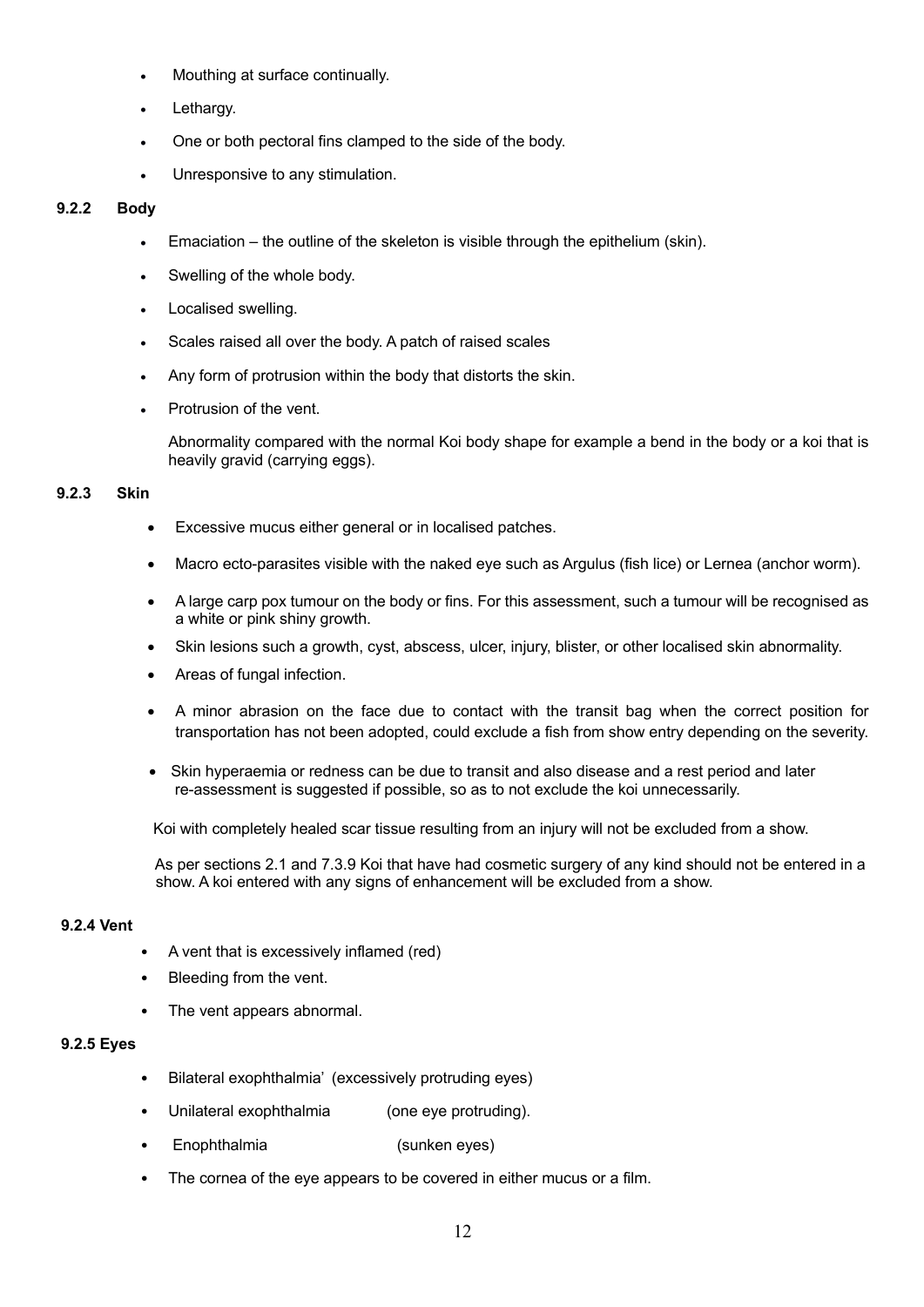#### **9.2.6 Mouth**

- Dislocation of the jaw.
- Mouth unable to open or close normally.
- Mouth distortion.
- Injury, ulceration, swelling, inflammation (redness) in or around the mouth.

## **9.2.7 Gills**

- Visible protrusion of the gill lamellae (filaments) from the gill cavity.
- Rapid excessive opercula movement.
- Prolonged gill haemorrhage
- Gill filaments that visibly are not red in colour.

## **9.2.8 Fins**

- Hyperaemia (redness) in all or most fins can suggest health problem and may bar the koi from show entry.
- Rays protruding from a fin will prevent show entry
- All koi which have excessively frayed, or ragged fins will be excluded from the show
- Slight irregularity to the edges of the fins will not exclude a koi from a show although obvious cosmetic changes could bar the fish from entry.
- Hyperplasia the outer fin edges are fused together will exclude koi from a show.
- Small clean splits in a fin with no sign of inflammation (redness) in the fin membrane will not exclude koi.

# **WATER QUALITY**

### **10.1 Water regime**

- 10.1.1 A water report must be obtained from the local water supplier well in in advance of the show so any issues with its qualities and how it needs to be prepared for the show are known. The supplier can be contacted a few days before the date of the show to see if there are any changes in the water supply that might affect the show. If a show venue can only provide borehole water for show use rather than tap water, it must be a licensed borehole supplying potable water and this must still be tested for all parameters.
- 10.1.2 The Show Chairman is responsible for water quality in both the show and contingency vats throughout the show.
- 10.1.3 The following tests must be carried out on tap water prior to filling show vats or spare water storage vats. Total ammonia, nitrite, nitrate, chlorine, chloramine, KH, and pH. Aerating the water for a few hours before a test will give a more stable pH result. The local water supply report should reveal if there are heavy metals in the water that need removal.
- 10.1.4 Using a meter when filling show vats allows for the correct volume of dechlorinator. Some dechlorination products can make water testing less accurate particularly ammonia kits.
- 10.1.5 During the show the appropriate testing kits or electronic meters must be on site as well as a supply of reagents and calibration formulas. Electronic test meters must be calibrated and any relevant solutions and batteries available on site before the show opens.
- 10.1.6 Show organisers should select personnel experienced in water testing and the use of kits and meters. The collection of samples from vats has to be carried out taking biosecure precautions so as not to contaminate. It is vital to prevent hands and sampling containers contacting the vat water and disposable cups are one method and they can be marked to ensure vat numbers are not confused.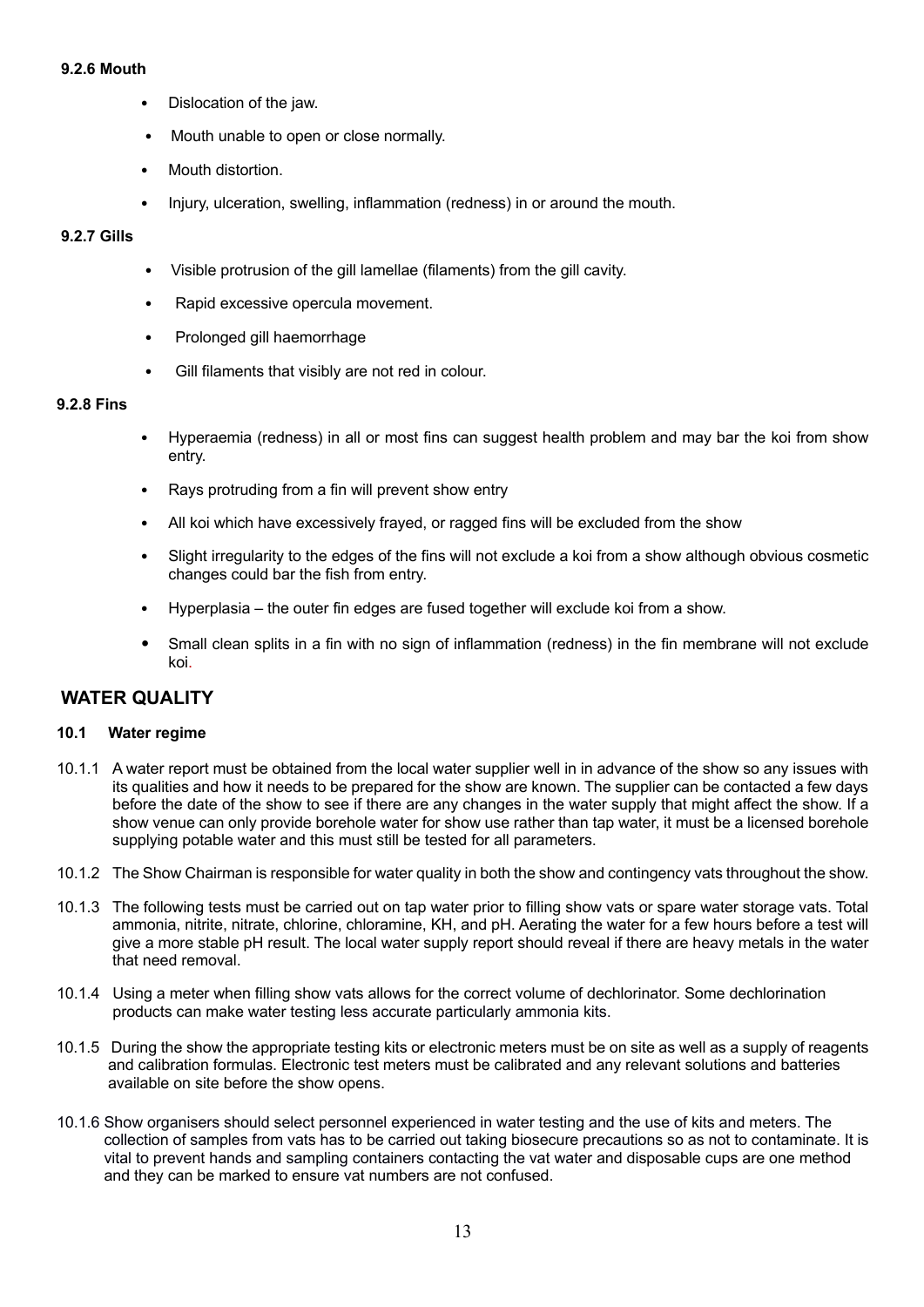- 10.1.7 Vat water temperature is important for koi wellbeing. An infrared thermometer avoids water contact and contamination. Neither glass nor floating thermometers are suitable. Reasonable steps should be taken to minimise changes in water temperature. An increase of more than 1 degree in 2 hours on a hot day suggests shading may be required, and other provisions may be necessary depending on the weather and show conditions.
- 10.1.8 The variation in pH between the home pond and the show venue is unlikely to cause an adverse reaction in the koi unless the difference is considerable. In such cases the exhibitor is likely to be aware their pond pH is higher or lower than average and both the transit bag and the vat water can be tested using disposable cups. If required some vat water can be introduced to the bag while floating the fish in the vat so that the transition is gradual not sudden. Electronic pH testers are usually more reliable than kits and can easily be used in the disposable cups.
- 10.1.9 Electronic meters are usually more reliable than colorimetric test kits when testing water for total ammonia although they cannot distinguish between the two forms of ammonia. The accepted safe ammonia level is 0.5mg/L
- 10.1.10 Levels of nitrite should not exceed 0.2 mg/L. Electronic meters are recommended and if a test kit is used ensure it can read that low.
- 10.1.11 Dissolved oxygen levels should be maintained above 7.0 mg/L throughout the show. The levels in the vats should be checked when the vat covers are removed in the morning, and before being replaced at night and occasionally during the day. Checks should be more frequent in hot weather. Electronic oxygen meters are accurate although disinfecting the meters between vats damages the membranes and disposable cups can provide the hygiene required. The oxygen content of samples must be read away from the vat and the sample discarded never poured back into the vat. There are also reagent-based test dissolved oxygen kits that provide sufficiently accurate results.
- 10.1.12 All Show Vats should be tested for ammonia to maintain ammonia levels below 0.5mg/L and also for pH, and temperature at regular intervals according to an agreed schedule. Re-testing after a water change to see if the level is lower is a good practice keeping in mind koi will excrete ammonia after a water change. Additional water testing should be carried out as a precaution if any koi are unsettled, or the water looks oily or the KWO suggests it.
- 10.1.13 During a two day show testing for ammonia, pH, and temperature is suggested every 3 hours until a 50% water change in all vats is carried out at the end of the first day and the vats are covered for the night. The same regime is carried out on day two until all koi have been de-benched.
- 10.1.14 In order to maintain acceptable water quality throughout the duration of the show it is important not to overstock the vats - guidance is in Section 8.
- 10.1.15 Female fish carrying eggs are termed gravid and can be triggered to lay their eggs in vats due to the change of conditions or 'chasing' from males, this will increase the ammonia level in the vat and can discolour the water. Show organisers need to be prepared to provide additional attention to such vats. See Section 7.1.3
- 10.1.16 A full record of the show including equipment used, water test results, and other details should be kept in a show archive for future shows. Exhibitors may ask to see the water test results and these should be available if requested.

### **10.1.17 Ammonia and Show Vats**

 Koi excrete ammonia continually and in ponds biological filtration ensures this cannot build up to toxic levels, however this is impossible at Koi shows. Koi tolerate a little ammonia it is over exposure that should be prevented by controlling the level. In simple terms ionised ammonia or NH4 is not as harmful to koi as un ionised ammonia or NH3. Most testing methods give the total of both forms of ammonia and at shows it is easier to test for NH3 and prevent it exceeding 0.5mg/L.

 Ammonia is influenced by pH and at higher pH levels it can rise. Irrespective of pH higher water temperatures trigger an increase in the ammonia level. The preparation of koi for shows is a factor in ammonia accumulation and excess levels can be due to failure to withhold food for 5 days.

 Pumping 25% or more water from vats when the ammonia rises and topping up with fresh water prepared for vat use is one method, others are dealt with in 10.3 & 10.4.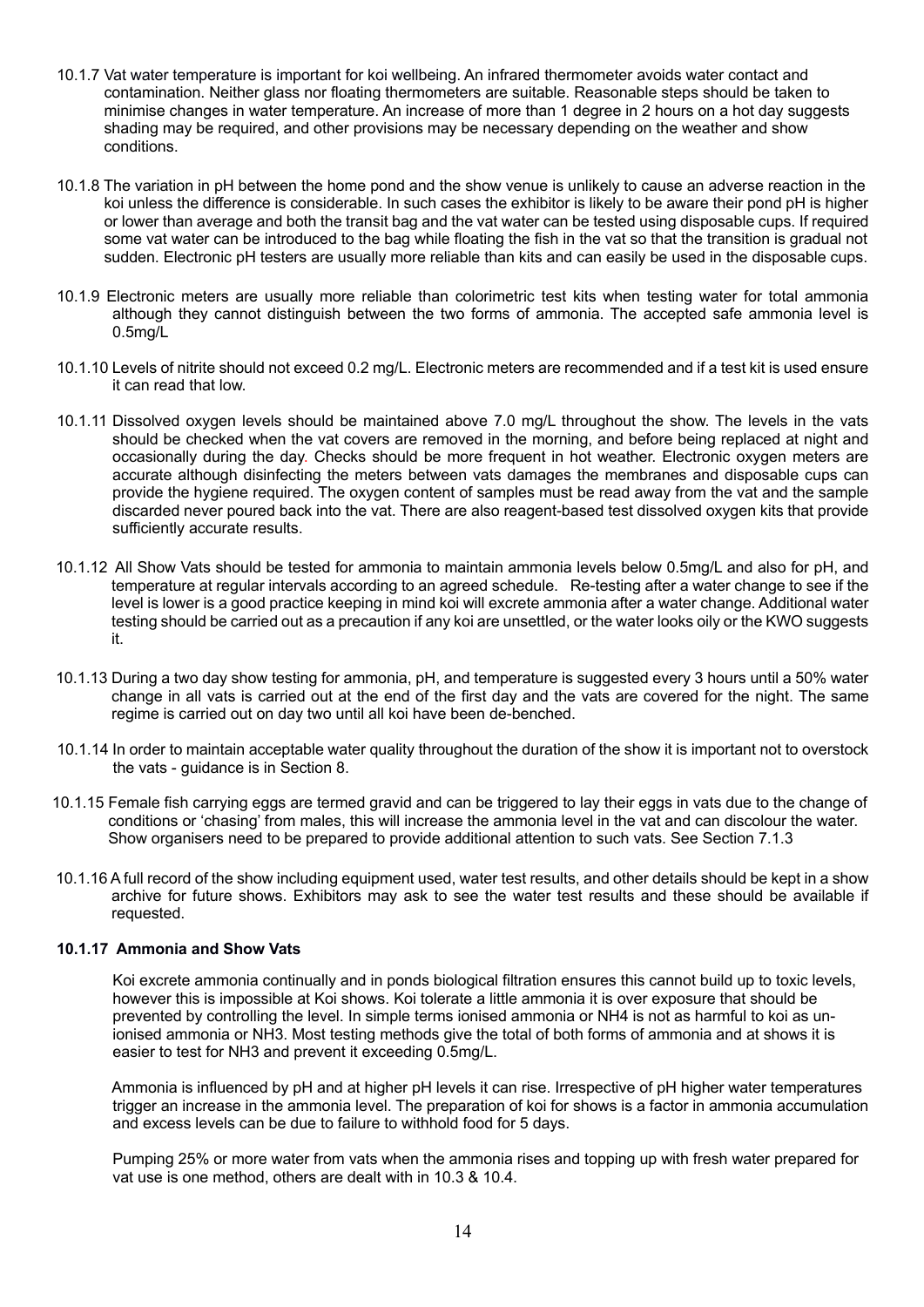Maintaining aeration levels at a maximum helps to remove both ammonia and carbon dioxide and by preventing fluctuating conditions in the vats the koi are better supported. The use of zeolite can help reduce a sudden rise in ammonia caused by koi "dumping" ammonia. However, it soon stops working and needs discharging and this is impractical at shows, and it cannot be used if salt is used in the display vats.

#### **10.2 Guidelines for show vat aeration**

 In all show vats the level of dissolved oxygen should be kept as high as possible for the wellbeing of the koi. The level should never be allowed to decrease below 7.0mg/L and therefore aeration by means of an air pump and air stones is essential. There are various influences on dissolved oxygen levels and higher water temperatures can deplete the level and testing is vital with a dissolved oxygen meter or test kit. Levels can vary with the conditions and vats will warm up faster than a pond in summer. At a water temperature of 30.C the level will be around 7.5 – 7.6 mg/L & at 25.C 8.1 – 8.2 mg/L & 20.C around 9.1mg/L. The introduction of any substance to a vat such as a dechlorination product could lower the dissolved oxygen level and may also interfere with water testing results. All such use should be agreed in advance, so all the vats are treated identically.

 During judging the air stones should only be lifted out of the vat water by Centre Ring or show personnel so the koi can be fully observed, this short period will not cause an oxygen deficit. The air stones should not be handled by visitors or photographers to preserve the continuity of the oxygen supply, and the biosecurity of each individual vat as water droplets and hands can spread disease as well as koi.

### **10.3 Ammonia Binders**

 Ammonia binders were introduced to koi shows to reduce the volume of water changes required and to allow shows to be held in venues in which little water is available. Whilst suitable for a two day koi show, they are not intended for long-term use or to replace pond filtration systems. Ammonia binders are chemicals used in water to convert ammonia excreted by koi into a non-toxic substance. As the various brands do not share identical chemical formulations generalisation is impossible, and the directions for each brand must be fully adhered to.

Most pond water testing kits cannot be used with ammonia binders, those based on the salicylate method will work with some brands of ammonia binder. Most ammonia binders need stable water parameters as the pH can shift and ammonia could be created if conditions became unstable. Dissolved oxygen testing is important to ensure that the oxygen retention capacity of water is holding during a koi show and most electronic meters should still be effective. Although the aim is to use less water, some changes will keep the vats free of unwanted substances created by the koi.

 Several countries in which koi shows are held are using ammonia binders and show organisers are recommended to read all the information provided by manufacturers in advance of a show. It is also advisable that experienced personnel monitor the use of ammonia binders during a show.

### **10.4 Pump and Trickle Systems for water at Koi Shows**

 The availability of water varies with the show venue creating options for show organisers. Ammonia and other waste substances have to be removed from show vats or the level lowered. Both pumped and trickle water systems require pipework to be set up to supply fresh water to all the vats and separate pipework to remove wastewater. The prime consideration is that the vats remain as biosecure as possible with no water contamination between any of the vats. A flow rate of water 1-2 litres per minute has been successful at keeping ammonia levels controlled although this will vary and large swings in water temperature must be avoided, or the level can rise. There are various plumbing methods and to ensure the systems are safe and effective guidance is recommended before implementing them. In some situations, water can be held in reservoirs and dechlorinated with a liquid product once the water volume is known to ensure accuracy. A pump is then used to transport the water through the pipework system as and when required or continuously if sufficient water is held in reserve for the duration of the show. When a mains supply of water is available a constant trickle system is possible and in this set up the water must first flow through dechlorinators of activated carbon. Depending on the number of show vats and their water volume the size and amount of dechlorinators needed will vary. An approximate guide of 1 dechlorinator for 2 vats has been found satisfactory depending on the size. Each dechlorinator should be tested 3 times per day for the duration of the show to ensure that no cartridge has exceeded its capacity to remove chlorine.

Water testing meters or kits that indicate the presence of both chlorine and chloramine in water samples should be in use at all koi shows to confirm the safety of the tap water. These kits should also be used to ensure that the activated carbon cartridges in dechlorinators have not exceeded their capacity to remove chlorine. Chloramine is traced by the regular testing of the show vats for ammonia.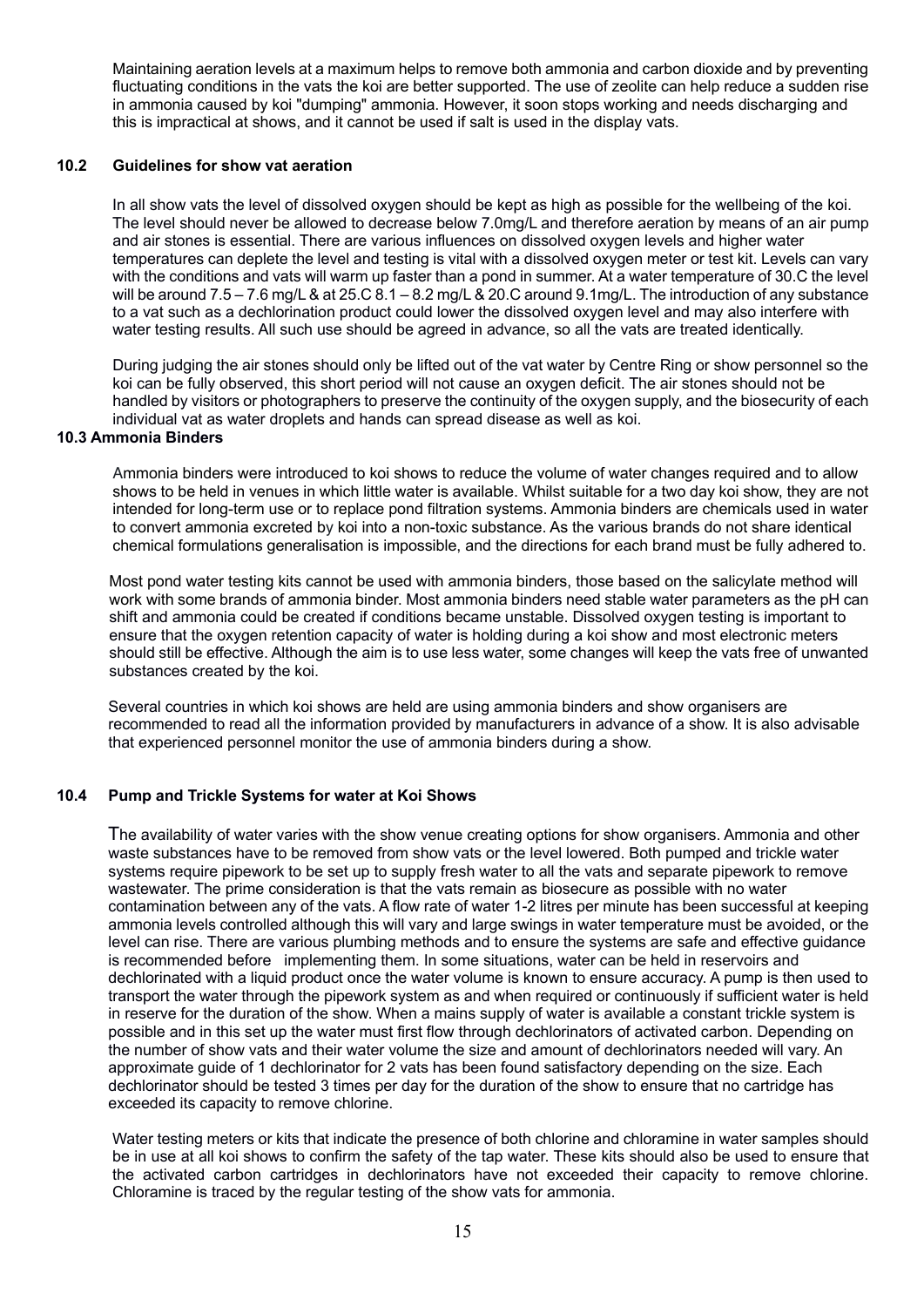Liquid dechlorination products should be used as per the label, using the correct amount is important, as they are less effective if the amount is inaccurate and some lower dissolved oxygen levels. Activated carbon dechlorinators should be used in accordance with the manufacturers recommend flow rates and activated carbon cartridges should be renewed as per the manufacturers guidelines. A record should be kept of the life of each cartridge so dechlorination is always fully effective. Between koi shows the activated carbon cartridges must be stored vertically.

# **11. ADVICE TO EXHIBITORS**

11.1. It is recommended that the Show Committee provide exhibitors with copies of the advice below, including the Benching Health Criteria, and the criteria for the winning of designated Show Awards. This should be done well in advance of the show date in order that they may assess the health of their koi and prepare them for the show, and also be aware of what is required to take an Award.

## **11.2 SHOWING KOI**

It is in the best interests of the well being of koi that they are not taken to numerous shows. They need to adapt to changes in their living conditions and a period of 30 days or longer in the home pond is important after each koi show to ensure they make the necessary adaptions. Health issues can arise when a koi keeper enters koi in a show having arranged for a koi dealer to purchase and deliver a koi for them direct to the showground. It is safer for any koi that is to be entered into a show to be quarantined by a koi dealer and then introduced to the home pond for at least 30 days before being taken to a koi show.

Koi keepers showing fish need to be aware that stress can be induced in koi for a variety of reasons and it can have a negative impact on their health. Therefore, it is vital to ensure that no koi is ever over exposed to any stressful situation. Being netted. transported and displayed in a vat that is not their natural environment can induce a level of stress and the time required for recovery will vary once back in their home pond. Welfare is paramount and any newly purchased koi that is to be shown must have been living in the home pond for 30 days as a precaution before being shown. To ensure wellbeing koi that have already been shown must have been back in their home pond for a minimum period of 30 days before being shown again .

### **General**

- 11.2.1 The Exhibitor maintains full or joint responsibility for the care of their koi for the duration of the Koi Show. From the time when their koi are accepted into the Koi Show and until after the Koi Show has finished and the owner signs the de-benching form, the Show Committee must be able to contact the Exhibitor at all times, e.g. by mobile phone.
- 11.2.2 During benching, koi are examined thoroughly including those areas not visible in the home pond. To prevent imperfect koi being transported and to ensure only healthy koi are displayed the Exhibitor should check for signs that could exclude koi from competing as per the assessment list and, if there is any doubt, do not bring the koi to the Show. Health standards for show entry are in Benching Health Criteria section.

### 11.2.3 **GUIDELINES FOR THE PREPARATION & TRANSPORTATION OF KOI TO SHOWS**

All koi that are to be entered into a Koi Show should have been in the owner's pond for a minimum of one month, and longer is better for the koi.

The rest period after every show for all koi is a minimum of 30 days, and longer is better to reduce the likelihood of stress, as this can predispose koi to health problems.

Before taking koi to a show, ensure their behaviour is normal and there is no lethargy, irritation, or sitting on the pond floor. Externally there should be no swelling, redness, raised scales or excessive mucus.

If koi for exhibiting have to be treated for a parasitic infection, this should be carried out at least a month before the date of the show. Chemicals such as formalin and potassium permanganate remove the mucus layer, and this is part of the koi immune response. It is safer not to subject koi to transit and new conditions whilst their mucus protection is missing as koi are vulnerable until it regenerates.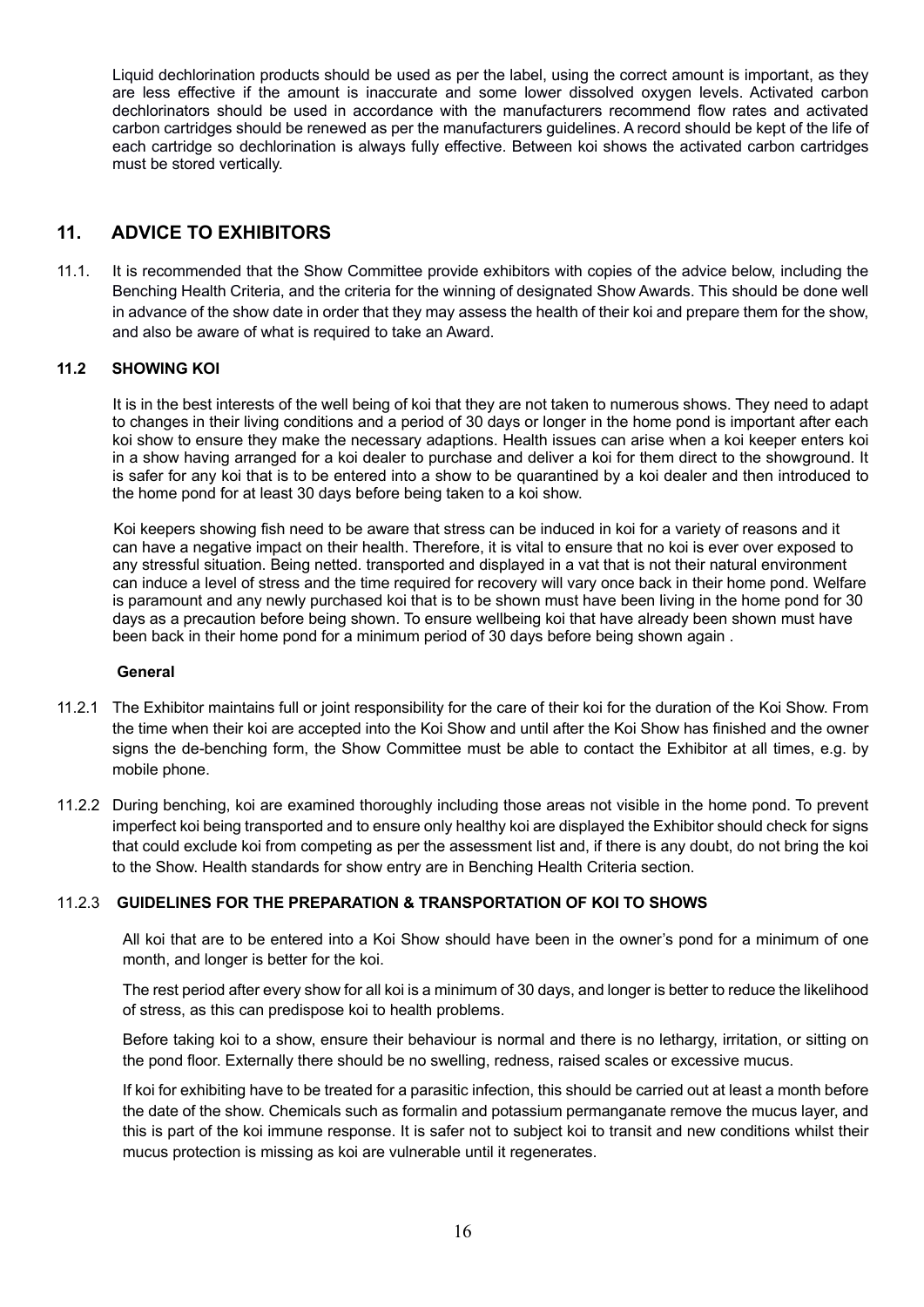The koi should not be fed for at least 5 days prior to the show although they will still eat natural food from the pond. Being well prepared reduces toxins in the transit bag and ammonia levels in the show vat and is better for the koi.

Before the day of the show, collect all of the items required to hand. Cardboard, polystyrene, or plastic containers, and transit bags for the size of the koi to be shown, as well as spare bags and elastic bands. A koi dealer may be able to supply these items. Cable ties and tape are unsafe. Oxygen will also be needed or an air pump and a suitably sized net and handling sock if appropriate.

On the day the koi are to travel to the Show ground examine each koi again as they are netted to ensure koi they are in peak condition before placing them in a bag as they have to satisfy show entry criteria at the show ground. See 9.2.

Fill the bag with the water the fish normally lives in, sufficient to cover the gills, and do not add any calming product to the transit bag.

The bag holding koi should be double bagged for transit in case of leaks and one koi per bag is recommended in the larger sizes.

Place one plastic transit bag inside another and fold the outer one down to form a cuff. The inner bag is filled with the pond water the koi to be shown lives in to a level that covers the gills. Do not add any calming product to the transit bag.

Once the koi is in the bag inflate it with oxygen or use an airline from an air pump. Do not blow into the bag as this will not oxygenate the water.

The bag should be held as it fills to trap the oxygen and should be rigid when inflated. The top of the bag should be twisted several times, then folded over and secured with an elastic band and the outer bag secured in the same way.

The bagged koi should be placed in a container with a lid or cover, so the fish travels in the dark. The container when placed parallel across the axle prevents any side-to-side roll. This does not apply to a bag of smaller koi that can turn freely in the bag.

Transporting koi to and from shows in containers on trailers is allowed if the container has been specifically designed to protect the fish from the uncontrolled movement of the water that transit creates as this can cause damage.

Exhibitors should ensure that their transit bags and containers are placed in their vehicle after the fish have been accepted into the show to ensure that their koi travel home in the same bags and containers as a biosecurity precaution unless there is a designated storage area away from the koi vats .

At the Showground Exhibitors must stay until their koi have been benched and signed for and a telephone number provided in case the Show Chairman or Benching team need to make contact.

Any concerns about implementing the guidelines can discussed with the Show Organisers.

# **12. BENCHING AND DEBENCHING PROCEDURES**

#### **Scope**

 This document defines good practice in managing the benching, movement and debenching of koi at Koi Shows and is best practice in conjunction with the accompanying Show Rules and Guidelines for Two Day Koi Shows. It covers the time from when the owner announces the arrival of the koi to the Vat Allocation Officer at the Centre Ring, to the departure of the koi from the Showground

### **Personnel**

The benching of koi at a show involves two teams of people.

The first team known as the ADMINISTRATION TEAM is involved with the paperwork side of the show entries.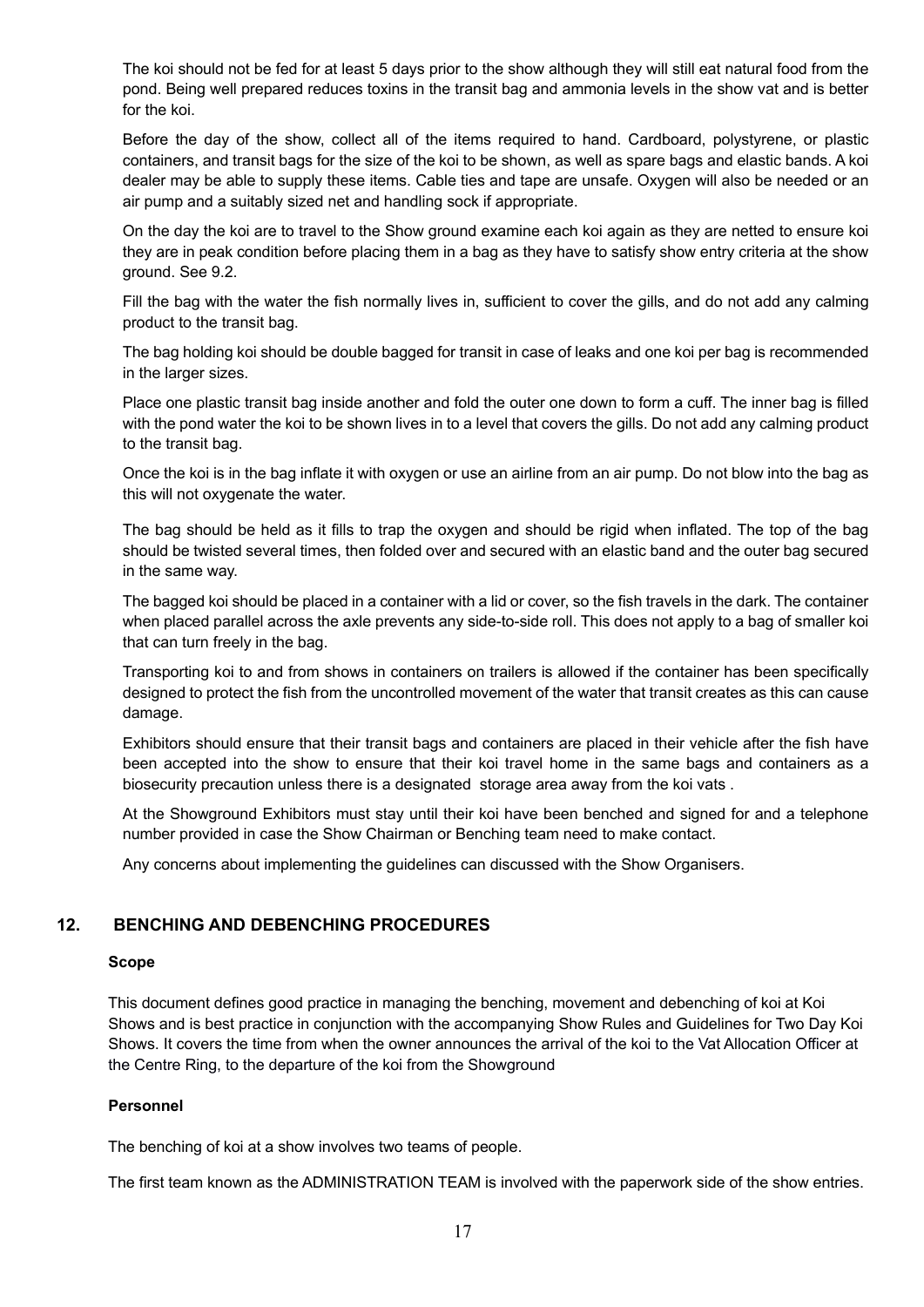The second team is known as the HANDLING TEAM and deals with all aspects of the physical handling and moving of koi.

The roles described below can be performed by any number of people except where specific guidance is given.

 A DEBENCHING TEAM will be required after the show and will often be the same as the Handling Team. It is recommended that one person, the Head Bencher, is made responsible for managing all members of the Administration, Handling, and Debenching teams, collectively called the Benching Team.

 All personnel must be competent to undertake the tasks assigned to them and those actually handling koi experienced in doing so.

**Administration Team** The roles within the Administration Team are:

**Vat Allocation Officer** who will advise entrants which vat they have been allocated in the show ring. Entrants report back to them with the time they floated their travel bags so that the appropriate equalisation time can be calculated. Should a show vat be overstocked they will be responsible to find a satisfactory conclusion in conjunction with the responsible KWO. In case of disputes, this role may involve liaison with other people i.e. Show Chairman.

**Photographer** who will record a photograph of the whole body of the koi being benched which shows distinguishing markings for identification and judging purposes.

**Information Recorder** who will collate the show entry form with the allocated show vat and will be present at all times during the benching of that vat. The Handler will give the information regarding show size and classification to the Recorder who will repeat the information back to the Handler ensuring that the correct information goes to the person responsible for Data Entry. It is also the duty of the Recorder to make sure that the points system is implemented for the number/size of entries in the vat according to the Show Rules and Guidelines. If the vat is overstocked, the koi cannot be accepted into the show and the Recorder must report this to the Vat Allocation person for a suitable outcome to be found.

**Data Entry Officer** who will administer the data for each koi entered into the show. This will be done manually in a paper-based system or via computer. The method used will collate the information from the Recorder into a system that will produce the relevant paperwork to control Koi entries and movements and facilitate judging See Section 7 – Judging Standards.

For Administration Teams that utilise software products such as Koi Show Pro (aka KSP) the functions of Photographer, Information Recorder and Data Entry Officer are combined.

**Handling Team** who should normally consist of three people (minimum two people), who are trained in the process of BENCHING. This team is directly involved in the well-being of Koi and therefore must have a sound and practical knowledge in the techniques used in BOWLING, DE-BAGGING from TRAVEL BAGS, HANDLING AND NETTING OF KOI. Koi shows are not the place for the teaching of these skills, and therefore training should be obtained prior to the show.

### **The roles of the Handling Team are-**

**Netter** who will guide the koi towards the bowl used for benching.

**Bowler** who will get the koi into the bowl in the prescribed manner.

**Handling Team** who will size, classify, and inspect the koi and pass the relevant information to the Recorder. They will then ask the Recorder to repeat the information back for clarity.

The function of Bowler and Handling Team are often undertaken by the same person.

### **Debenching Team**

The roles of the Debenching Team are-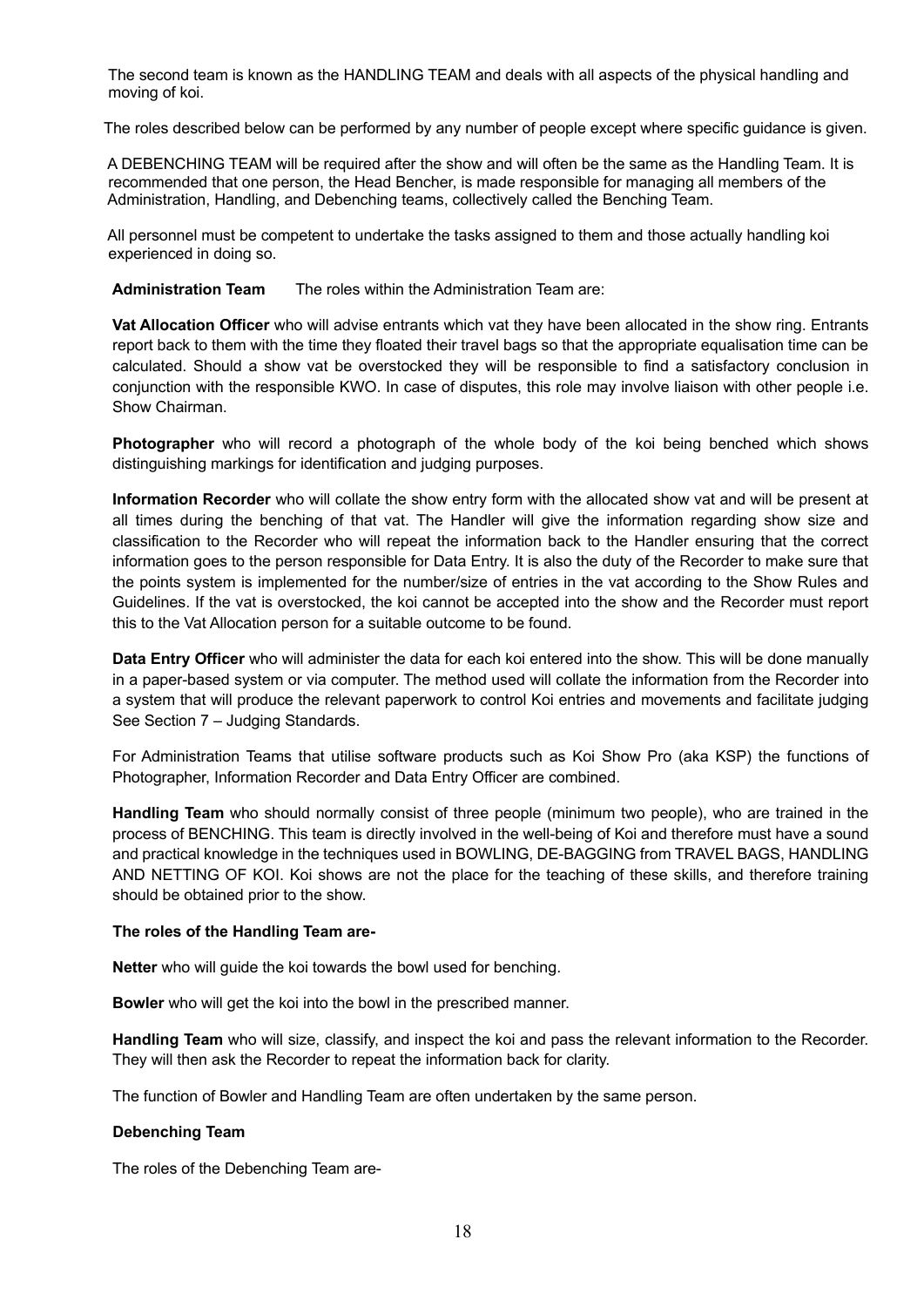**Debenching Controller** who will ensure that koi are only debenched by authorised persons at authorised times. During debenching the owner or authorised agent can be accepted as Handler or Bagger.

**Handler** who will gather the koi in bowl or net as appropriate ready for bagging.

**Bagger** who will place the koi into the bag or suitable travel container.

#### **Equipment**

The following equipment should be made available for the Handling Team, and it is the responsibility of the Handling Team to ensure that equipment is fit for the purpose intended. It is the Show Chairman's responsibility to ensure that adequate equipment has been made available to the Handling Team as follows:

Suitable vat(s) for disinfecting benching equipment.

Suitable vat(s) for rinsing disinfected equipment.

Contingency vat(s) which is/are suitable for the temporary accommodation of koi which, for whatever reason, are not able to be entered directly into the show. Contingency vat(s) should be available, at all times, within reasonable distance of the show ring when koi are on site.

Sufficient pan nets of different sizes for example:

Small pan nets approx 50-60cm (20-24") diameter for use with koi size 3 and under.

Large pan nets approx 70cm (28") diameter for use with koi size 4 and above.

Benching bowls and all measuring equipment used must be checked to ensure reasonable accuracy and constancy of sizing.

Suitable hand disinfecting products.

Disposable paper towelling.

Any additional hygiene or bio-security equipment agreed by the show committee in accordance with these Show Rules and Guidelines.

Long hair must be tied up to stop it falling into the vat during Benching or Netting.

Rings and Watches must be removed if koi are being handled.

#### **Administration**

Prior to the start of benching, the Show Chairman must inform the Head Bencher and/or the full Benching Team of the system in place for booking vats in advance and the system in place for managing overstocking of show vats. The systems should be in accordance with the guidance of these Show Rules and Guidelines.

On arrival at the showground, the owner of the koi (or their agent) must report to the Vat Allocation official, parking their vehicle in the designated place.

The owner should float his travel bags in the show vat allocated and report the time the floating process began to the Vat Allocation Official so that the correct benching process can begin.

When the appropriate time for the temperature equalisation has elapsed, the owner will be instructed that they can open the transit bags, or the owner can delegate the task to the Handling Team. This period will be approximately 20 minutes. However, this will vary with the temperature and conditions under which the koi have travelled and may be reduced if the temperature of the "home" pond, transit bag and the show vat are similar. The Handling Team or owner can then remove the koi from their transit bags. No water from the transit bag should enter the show vat. Waste water must be disposed of as instructed by the Administration Team as agreed with the site groundsman.

Once the koi are swimming freely in the Show Vat, they will be ready to be benched into the show.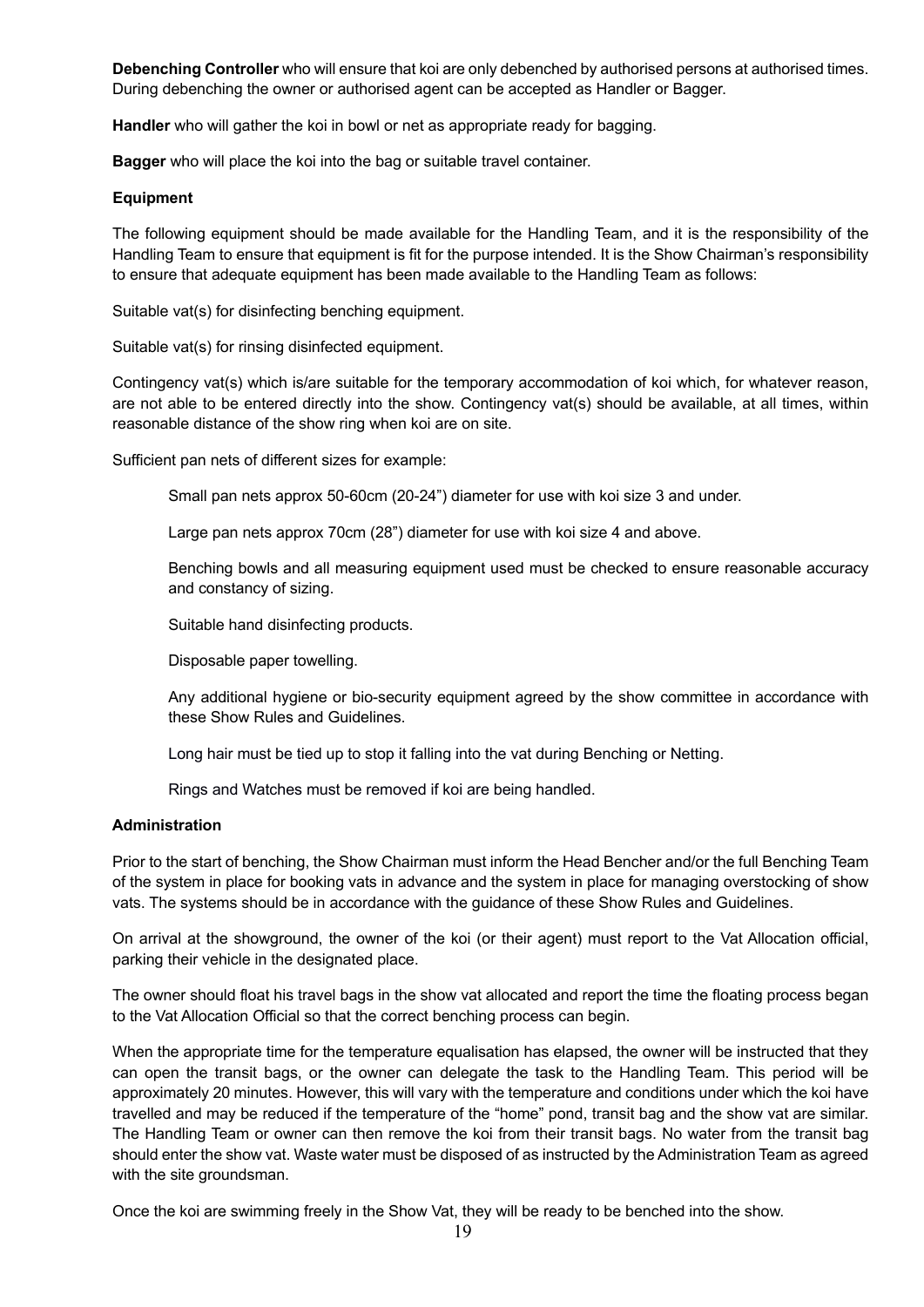## **Judging Documentation**

Documentation must be provided for judges, either electronically on a tablet, or in paper form to indicate which koi in which vat is benched in each class. The judging documentation must allow judges to identify each koi and must allow recording of the results. Judging documentation must not identify the owner of the koi.

There is no recommended specific format for judging documentation, however, a suitable documentation system would comprise:

Separate page(s) showing the koi entries for each Class of size and variety

For Best in Size, a summary document showing 1<sup>st</sup>, 2<sup>nd,</sup> and 3rd prize winners in each variety in that size.

For special prizes, a list of koi or vats that are eligible. The criteria for awarding these special prizes must be notified to the JST and exhibitors prior to the Show commencing.

A result sheet for Major prizes - Best Baby, Best Young, Best Adult, Best Mature, and Grand Champion.

## **The Start of Benching**

The aim of the Benching Team is to quickly and correctly identify the show classification, size classification and the eligibility on health grounds of the koi for entry into the show. With this method, ineligible koi and koi with any indication of a possible health problem, (as described in Section 9.2), will be detected before entry into the show. The owner (or their agent) must be present during the whole of the benching process and until all the koi are accepted into the show. The advice on selecting koi and their preparation for travel should ensure that koi arrive at the show ground in peak condition. However, in the unlikely event that a koi cannot be benched for any reason, the fish can be housed in a contingency vat until the end of the Koi Show subject to facilities being available. If the proximity of the Exhibitor's home to the showground allows, it may be preferable for the koi to be returned to the home pond

An appropriate official must be in attendance to monitor compliance with requirements of the Animal Welfare Act as set out in these Show Rules and Guidelines. Attendance of a member of the Koi Welfare Team fulfils this requirement.

Members of the Administration and Handling Teams should not bench their own koi. If an alternative team member is not available, then a suitable independent person should act as a witness that the benching was performed and recorded correctly.

All nets and bowls and other equipment should be inspected, made safe and disinfected prior to Benching. Nets, bowls, and the hands of those benching must be disinfected and rinsed between vats containing koi from different owners or different ponds.

### **The Benching Process**

### **Inspecting, Measuring and Classification for Show Entry**

The Netter guides the koi towards the bowl. The Bowler gets the koi into the bowl as described below. Handling of large koi (size 5 and above) should be minimised.

The Bowler should hold a disinfected bowl vertically in the water, with an imaginary line between the top and the bottom edges of the bowl being at 90 degrees to the water surface. The Netter then places the net under the body of the chosen Koi, without actually touching the koi and guides it towards the vertical bowl. As the koi swims into the bowl, the bottom of the net should all but touch the bottom outside lip of the bowl. The bowl is then gently raised from the vertical into the horizontal position. The net should remain in position for as long as necessary to ensure that the koi remains in the bowl. In this way, the koi is bowled with little or no contact with either bowl or net. The Handler now moves into position and tips water from the bowl until a comfortable working depth is achieved. The minimum water depth in the bowl during benching is that sufficient to cover the koi's gills.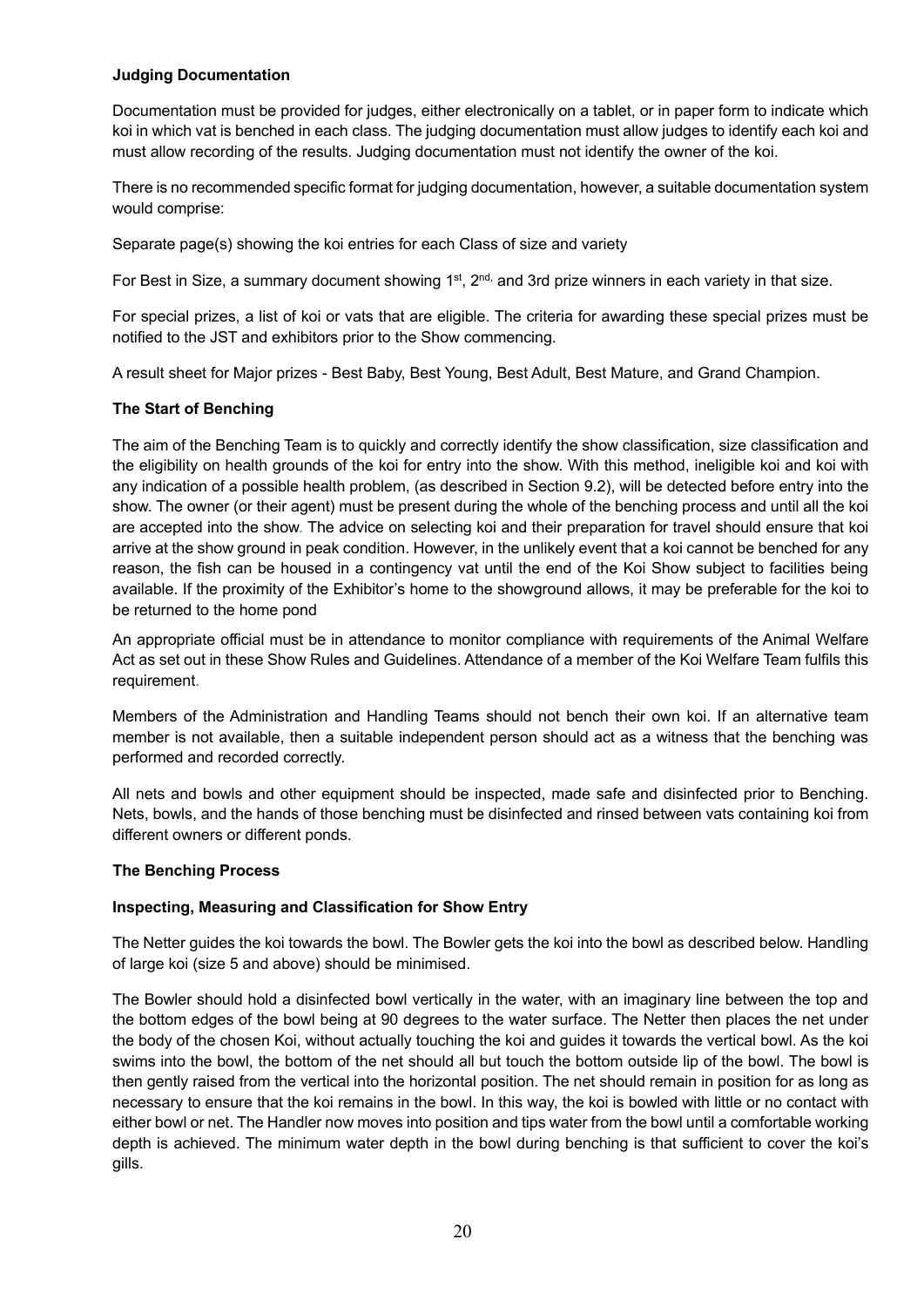The Handler, working with both hands in the water will gently hold the koi at the side of measuring bowl and carefully raise the tail so that ventral region may be observed. The tail is then lowered, and the front of the koi raised to expose the face jaw and mouth to the Welfare Official. The Handler then gently ensures that the abdomen of the koi is normal. Any abnormality should be reported to the KWO. This observation should take a matter of seconds and cause no distress to the koi but ensures that all koi are in good condition for entering the show. If necessary, koi can be placed in a clear plastic bag with sufficient water to cover, the body and the bag lifted to allow inspection of the underside of the body.

After inspection, koi are measured and classified. Whilst measuring the koi must be in the normal swimming position with the nose just touching the measuring bowl. All koi are to be given a measurement, which may be rounded down to the nearest 1 cm if the measurement is solely for calculating stocking rates. It is good practice to record the sizes rounded down to the nearest 0.5 cm for the largest size koi and those close to the upper and lower class size limits for judging purposes.

Once the handler has agreed the size and classification, it can be relayed to the Information Recorder who should repeat the information back to the Handler for confirmation. In this way, errors can be detected and minimised before the paperwork is further processed.

Note: The entire Benching team should listen to the information to double check that the Handler is correct, and the Recorder has repeated the correct information back to the Handler.

### **Photographing Koi**:

The whole body and any distinguishing features should be clearly visible in all photographs. A suitable system for linking each photograph with the individual koi benching administration record should be in place. If the owner brings his or her own photograph, these may be used at the discretion of the benching team.

Once this benching process is completed, the koi should be released back into the vat by tilting the bowl and allowing it to swim free.

The Recorder should follow the protocol for overstocking as advised by the Show Chairman and agreed with the KWO.

If the show vat is overstocked, the Recorder should inform the owner and the details should be given to the Vat Allocation Official so that a satisfactory conclusion can be made in agreement with the KWO present.

When all the koi in the vat are benched and any potential overstocking is resolved, the show entry form should be signed by the Information Recorder and the owner (or their agent) to signify that benching has been completed.

#### **De-benching of Koi from the show**

No koi are to be debenched until the authority to debench has been given. It will usually be the Show Chairman who will make the decision to commence debenching based on various factors. This should include the safety aspect of vehicular access whilst members of the public are present on the show ground.

Vehicular access to the showground or the show ring area must be authorised and controlled once the permission for debenching is given.

The benching/show entry form must be produced to the Debenching Controller who will authorise and give written permission for the owner or authorised agent to debench their koi from the show vat. The owner or authorised agent will then be responsible for netting, bowling, and bagging their koi and for asking for assistance from the Debenching Team if needed. If show equipment is used for debenching, it must be correctly disinfected between each use by different owners. The owner or authorised agent must confirm with the Debenching Team that disinfection of any borrowed equipment has been satisfactorily completed.

All transit bags should be inflated with oxygen and the koi should leave the showground as per the transportation requirements in these Show Rules and Guidelines.